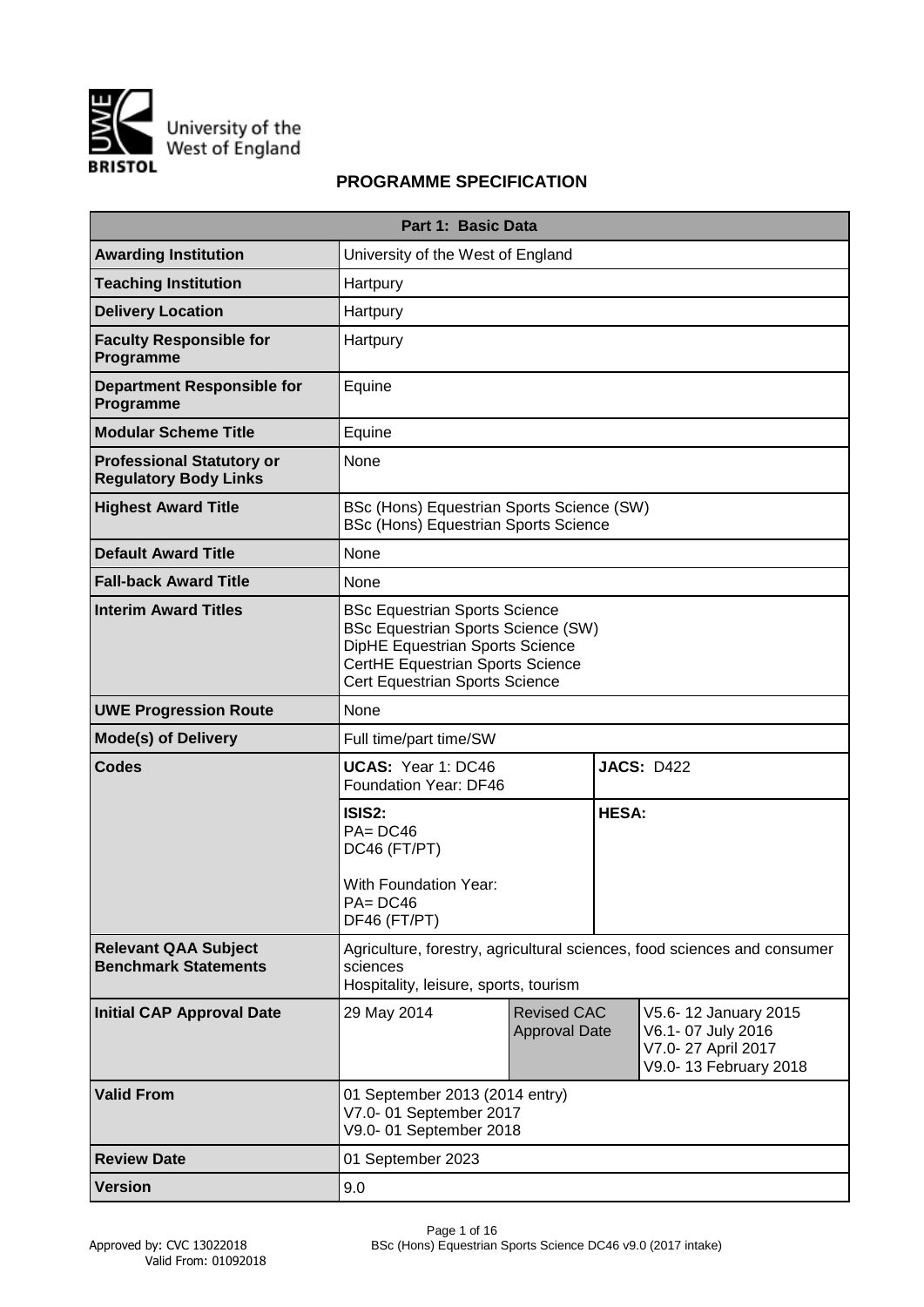# **Part 2: Educational Aims of the Programme**

The Equestrian Sports Science programme is a three year full time programme, with the option of doing a four year degree with a Sandwich Year between the second and third year. The degree offers students a unique opportunity to investigate both the human and equine athlete, and enhance their career prospects, fully supported by reputable staff and facilities. This programme will deliver focused and specialist study concentrating on both the horses and the riders performance.

# **General aims:**

The programme will enable students to:

- 1 Develop a knowledge and understanding of equestrian and interdisciplinary sport and exercise concepts theories and approaches.
- 2 Develop an understanding of the scientific principles that govern biological, physical, sociological stressors in an equestrian sports context.
- 3 Provide an applied science programme of study in the field of equine science and sports science underpinned by staff research, consultancy and scholarship.
- 4 Provide an opportunity for undergraduate students to develop and realise their potential.
- 5 Enable students to develop their capacity for critical analytical thought.
- 6 Enable students to develop transferable skills.
- 7 Prepare students for employment and/or further research.
- 8 Provide a highly scientific programme that conforms to University requirements on quality assurance, management and enhancement.

# **Specific aims:**

The specific aims of the programme are to:

- 1 Enable students to develop in depth subject specific knowledge to understand the multidisciplinary area of sports science and apply these principles to equestrian sports.
- 2 Enable students to become involved in new and developing areas of research relating to sports performance and the equestrian athlete.
- 3 Familiarise students with the physical resources and techniques necessary for appraisal and interaction of equine and human athletic performance.
- 4 Demonstrate investigative skills necessary to undertake independent investigations in the area of equestrian sports sciences.

# Programme requirements for the purpose of Higher Education Achievement Record (HEAR)

Graduates from the BSc (Hons) Equestrian Sports Science programme will have gained a thorough knowledge of multidisciplinary areas of sports science and will be able to apply this specifically in an equestrian context. From this programme, students will be able to not only apply their knowledge to the horse and rider, but also to wider sporting disciplines and will be able to progress to careers in both equestrian sports and general sporting sectors.

Students will have been required to pass core modules that contain information on human and equine anatomy and exercise physiology, nutrition, and research methods. Students will have also completed an independent scientific investigation. In addition to these core subject areas, equestrian sports science students will have undertaken modules that specifically investigate equestrian sport and the development of research on both the horse-rider and equine athletes which is unique to this programme. Optional modules include a variety of multidisciplinary subject areas such as equitation science, fitness and conditioning, human and equine therapy, and sports psychology.

Students can benefit from gaining valuable work experience during the sandwich year work placement which is optional on this programme.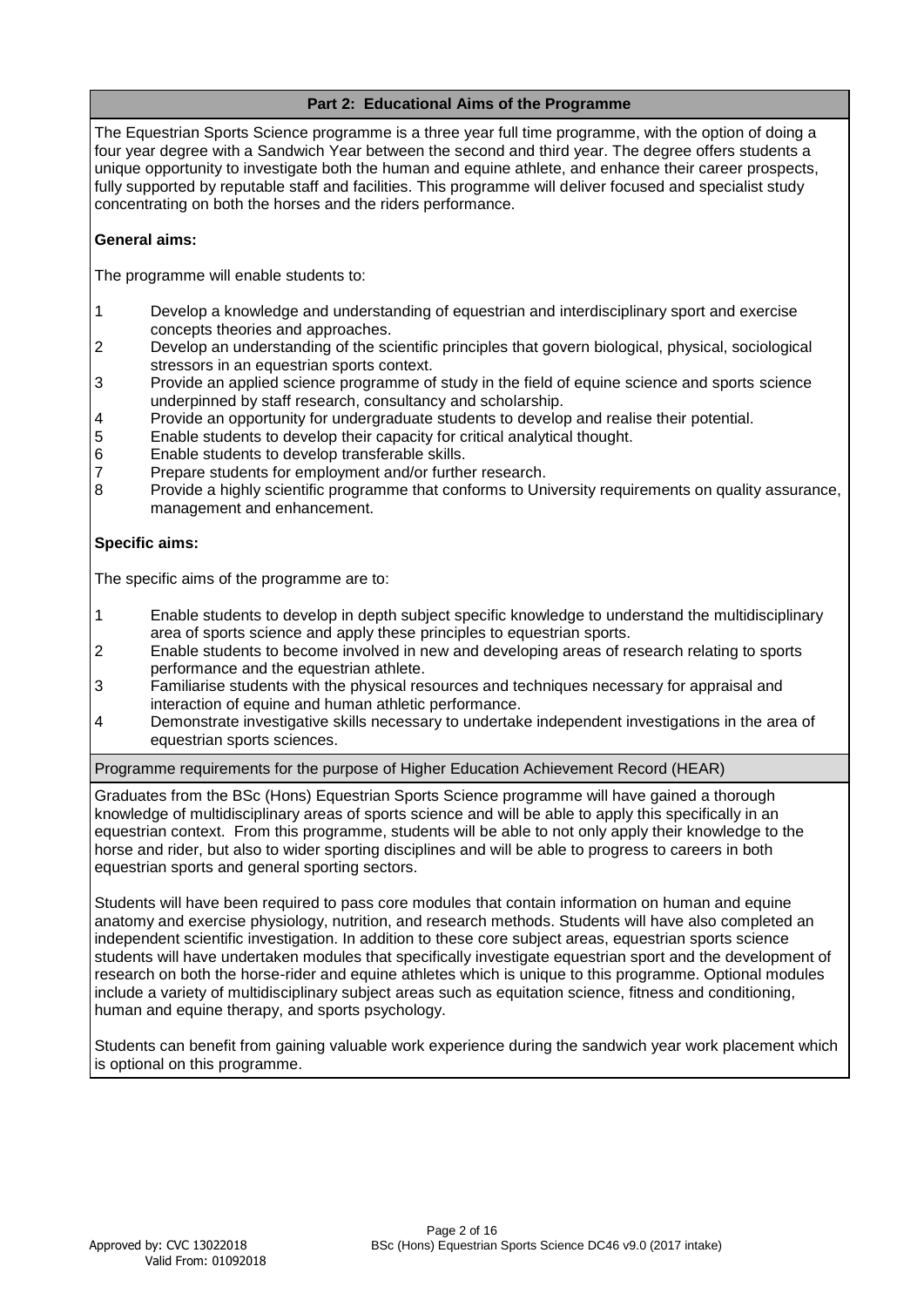|                                                                                                                                                                                                                                                                                                                                                                                                            |                              |                                                  |                                      |            |                                               |                         |                               |                             |                                        |                                                         |                              |                     |                                                                                                                                                                                                                                                                                                                                                                                           |                        |                  |  |                                                                           | Part 3: Learning Outcomes of the Programme |                                        |                                         |                                               |                                     |                            |                                       |                                         |                                  |                                       |                      |                                 |                                                                                         |            |                                    |                                      |                                                                            |  |
|------------------------------------------------------------------------------------------------------------------------------------------------------------------------------------------------------------------------------------------------------------------------------------------------------------------------------------------------------------------------------------------------------------|------------------------------|--------------------------------------------------|--------------------------------------|------------|-----------------------------------------------|-------------------------|-------------------------------|-----------------------------|----------------------------------------|---------------------------------------------------------|------------------------------|---------------------|-------------------------------------------------------------------------------------------------------------------------------------------------------------------------------------------------------------------------------------------------------------------------------------------------------------------------------------------------------------------------------------------|------------------------|------------------|--|---------------------------------------------------------------------------|--------------------------------------------|----------------------------------------|-----------------------------------------|-----------------------------------------------|-------------------------------------|----------------------------|---------------------------------------|-----------------------------------------|----------------------------------|---------------------------------------|----------------------|---------------------------------|-----------------------------------------------------------------------------------------|------------|------------------------------------|--------------------------------------|----------------------------------------------------------------------------|--|
| The award route provides opportunities for students to develop and demonstrate knowledge and understanding, qualities,<br>skills and other attributes in the following areas:                                                                                                                                                                                                                              |                              |                                                  |                                      |            |                                               |                         |                               |                             |                                        |                                                         |                              |                     |                                                                                                                                                                                                                                                                                                                                                                                           |                        |                  |  |                                                                           |                                            |                                        |                                         |                                               |                                     |                            |                                       |                                         |                                  |                                       |                      |                                 |                                                                                         |            |                                    |                                      |                                                                            |  |
| <b>Learning Outcomes:</b><br>A) Knowledge and understanding of:                                                                                                                                                                                                                                                                                                                                            | Functional Anatomy<br>Equine | and Sports<br>Introduction to Functional Anatomy | Equestrian Sports<br>Introduction to | Equitation | Introduction to Sport and Exercise Psychology | <b>Animal Nutrition</b> | Exercise Physiology<br>Equine | Horse and Rider Performance | Undergraduate Research Proces          | Advanced Equitation                                     | Fitness Training and Testing | Exercise Physiology | The Injured Athlete                                                                                                                                                                                                                                                                                                                                                                       | Soft Tissue Techniques | Equine Nutrition |  | Equine Diagnostics and Therapy<br>Equine Biomechanics<br>Sport Psychology | Sports Nutrition                           | International Academic Study Portfolio | Project<br>International Academic Study | International Academic Study Extended Proiect | <b>Sandwich Year Work Placement</b> | Undergraduate Dissertation | Advances in Horse and Rider Performan | Contemporary Issues in Equestrian Sport | Equine Nutrition for Performance | Applied Sport and Exercise Physiology | Performance Analysis | Undergraduate Independent Study | Equine Therapy and Rehabilitation<br>Equine Sports Medicine<br>Sports Inlury Assessment |            |                                    | Injury Prevention and Rehabilitation | Sport Psychology in Action<br>Contemporary Practice in Sports Conditioning |  |
| A working understanding, and<br>1<br>a critical awareness of<br>problems and/or new insights<br>in the arena of equestrian<br>sports science including issues<br>pertaining to professional<br>practice including core areas:<br>Human and Equine<br>Anatomy and Physiology<br>Human and Equine<br><b>Exercise Physiology</b><br>Horse and Rider<br>Performance<br><b>Research Process</b><br>Dissertation |                              |                                                  |                                      |            |                                               |                         |                               |                             |                                        |                                                         |                              |                     |                                                                                                                                                                                                                                                                                                                                                                                           |                        |                  |  |                                                                           |                                            |                                        |                                         |                                               |                                     |                            |                                       |                                         |                                  |                                       |                      |                                 |                                                                                         |            | ∶√                                 |                                      |                                                                            |  |
| 2<br>A comprehensive<br>understanding of techniques<br>applicable to research in the<br>area of equestrian sports<br>science leading to potential<br>publication or advanced<br>scholarship                                                                                                                                                                                                                |                              |                                                  | $\sqrt{}$                            |            |                                               |                         |                               |                             | $\sqrt{\frac{1}{2}}\sqrt{\frac{1}{2}}$ |                                                         |                              |                     |                                                                                                                                                                                                                                                                                                                                                                                           |                        |                  |  |                                                                           |                                            | $\sqrt{\frac{1}{2}}\sqrt{\frac{1}{2}}$ | $\sqrt{ }$                              |                                               |                                     |                            | $\sqrt{}$                             |                                         |                                  | ┊√┊√┊√┊√                              |                      |                                 |                                                                                         |            | $\frac{1}{2}$ $\sqrt{\frac{1}{2}}$ |                                      | $\vert\,\mathrm{\sqrt}\,\vert$ $\,\mathrm{\sqrt}$                          |  |
| $\sqrt{ }$<br>An innovative and individual<br>3<br>approach to the application of<br>knowledge gained during the<br>programme, together with a<br>practical understanding of how<br>established techniques of<br>research and enquiry are used<br>to create and interpret<br>knowledge between equine<br>science and sports science<br>disciplines.                                                        |                              |                                                  |                                      |            |                                               |                         |                               |                             |                                        |                                                         |                              |                     |                                                                                                                                                                                                                                                                                                                                                                                           |                        |                  |  |                                                                           |                                            |                                        |                                         |                                               |                                     |                            |                                       |                                         |                                  |                                       |                      |                                 |                                                                                         |            |                                    |                                      |                                                                            |  |
| (B) Intellectual Skills                                                                                                                                                                                                                                                                                                                                                                                    |                              |                                                  |                                      |            |                                               |                         |                               |                             |                                        |                                                         |                              |                     |                                                                                                                                                                                                                                                                                                                                                                                           |                        |                  |  |                                                                           |                                            |                                        |                                         |                                               |                                     |                            |                                       |                                         |                                  |                                       |                      |                                 |                                                                                         |            |                                    |                                      |                                                                            |  |
| 1<br>Seek, identify, describe and<br>interpret appropriate<br>information relating to human<br>and equine sports science.                                                                                                                                                                                                                                                                                  |                              |                                                  |                                      |            |                                               |                         |                               |                             |                                        |                                                         |                              |                     |                                                                                                                                                                                                                                                                                                                                                                                           |                        |                  |  |                                                                           |                                            |                                        |                                         |                                               |                                     |                            |                                       |                                         |                                  |                                       |                      |                                 |                                                                                         | $\sqrt{ }$ | ∶√                                 |                                      | $\sqrt{ \sqrt{2}}$                                                         |  |
| Critically appraise evidence in<br>2<br>the underpinning of arguments.                                                                                                                                                                                                                                                                                                                                     |                              |                                                  |                                      |            |                                               |                         |                               |                             | $\frac{1}{2}$ $\sqrt{2}$               | $\frac{1}{2}$ $\sqrt{\frac{1}{2}}$ $\sqrt{\frac{1}{2}}$ |                              |                     | $\begin{array}{c c c c c c c} \hline & \sqrt{16} & \sqrt{16} & \sqrt{16} & \sqrt{16} & \sqrt{16} & \sqrt{16} & \sqrt{16} & \sqrt{16} & \sqrt{16} & \sqrt{16} & \sqrt{16} & \sqrt{16} & \sqrt{16} & \sqrt{16} & \sqrt{16} & \sqrt{16} & \sqrt{16} & \sqrt{16} & \sqrt{16} & \sqrt{16} & \sqrt{16} & \sqrt{16} & \sqrt{16} & \sqrt{16} & \sqrt{16} & \sqrt{16} & \sqrt{16} & \sqrt{16} & \$ |                        |                  |  |                                                                           |                                            |                                        |                                         |                                               |                                     |                            |                                       |                                         |                                  |                                       |                      |                                 |                                                                                         |            |                                    |                                      |                                                                            |  |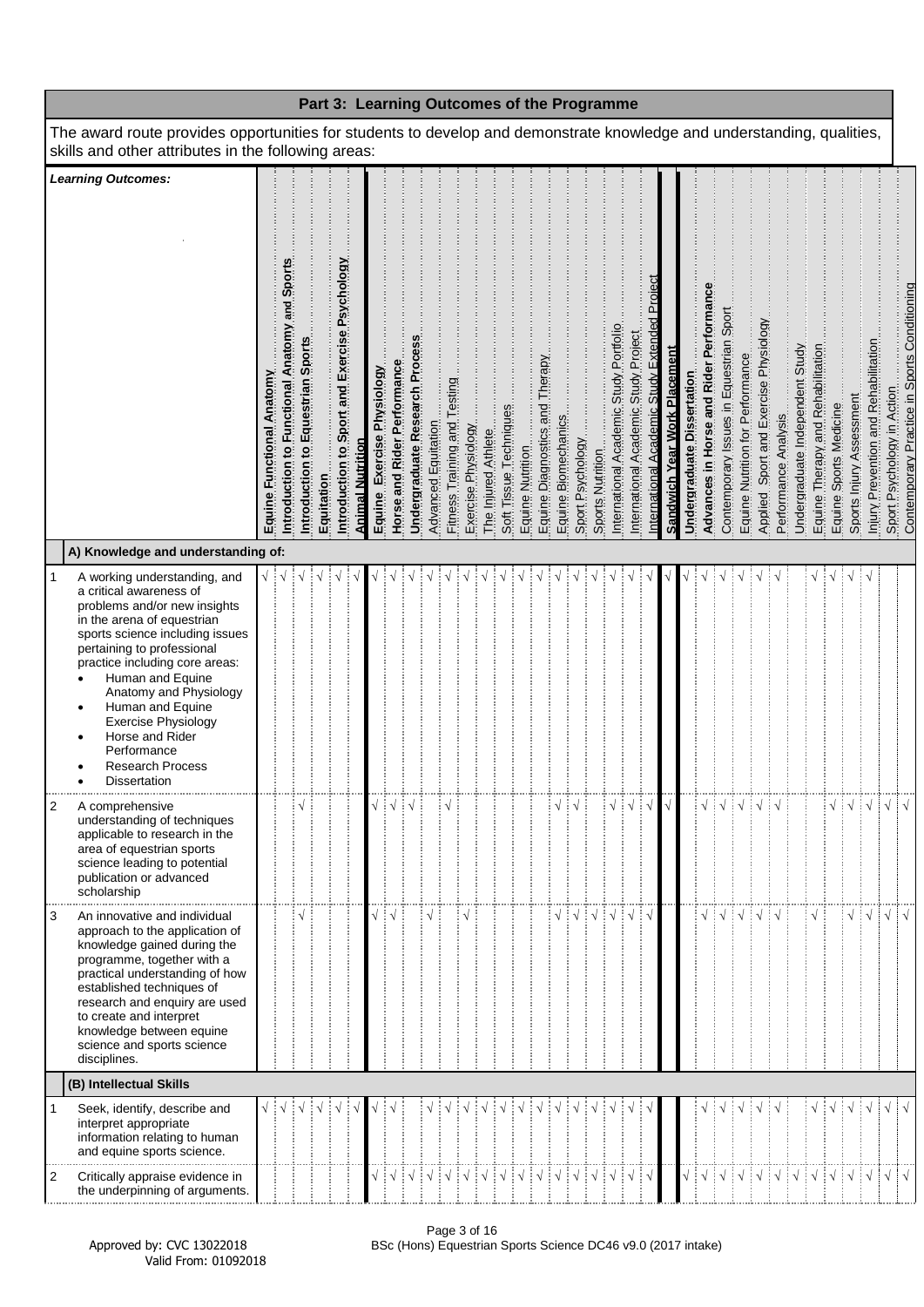|                | <b>Learning Outcomes:</b>                                                                                                                                                           |                                 |                                                           |                                                      |            |                                               |                         |                               |                             |                                |                     |                                 |                     |                     |                        |                  |                                      |                                                         |                  |                                        |                                             |                                            |                                               |                              |                                        |                                             |                                            |                                  |                                          |                      |                                    |                                   |                                        |                          |                                                 |                               |                                              |
|----------------|-------------------------------------------------------------------------------------------------------------------------------------------------------------------------------------|---------------------------------|-----------------------------------------------------------|------------------------------------------------------|------------|-----------------------------------------------|-------------------------|-------------------------------|-----------------------------|--------------------------------|---------------------|---------------------------------|---------------------|---------------------|------------------------|------------------|--------------------------------------|---------------------------------------------------------|------------------|----------------------------------------|---------------------------------------------|--------------------------------------------|-----------------------------------------------|------------------------------|----------------------------------------|---------------------------------------------|--------------------------------------------|----------------------------------|------------------------------------------|----------------------|------------------------------------|-----------------------------------|----------------------------------------|--------------------------|-------------------------------------------------|-------------------------------|----------------------------------------------|
|                |                                                                                                                                                                                     | Anatomy<br>Functional<br>Equine | Ë<br>š<br>and<br>Anatomy<br>Functional<br>Introduction to | Sports<br>Equestrian<br>$\mathbf{S}$<br>Introduction | Equitation | Introduction to Sport and Exercise Psychology | <b>Animal Nutrition</b> | Exercise Physiology<br>Equine | Horse and Rider Performance | Proc<br>Undergraduate Research | Advanced Equitation | Testing<br>Fitness Training and | Exercise Physiology | The Injured Athlete | Soft Tissue Techniques | Equine Nutrition | Therapy<br>pue<br>Equine Diagnostics | Equine Biomechanics                                     | Sport Psychology | Sports Nutrition                       | Portfolio<br>Study<br>nternational Academic | Project<br>Study<br>International Academic | Project<br>Study<br>Academic<br>International | Sandwich Year Work Placement | Undergraduate Dissertation             | Performan<br>and Rider<br>Advances in Horse | Sport<br>Contemporary Issues in Equestrian | Equine Nutrition for Performance | Sport and Exercise Physiology<br>Applied | Performance Analysis | Undergraduate Independent Study    | Equine Therapy and Rehabilitation | Sports Medicine<br>Equine <sup>5</sup> | Sports Injury Assessment | Prevention and Rehabilitation<br><u>Miniury</u> | Psychology in Action<br>Sport | Contemporary Practice in Sports Conditioning |
| 3              | Apply sound and justified<br>theoretical knowledge to novel<br>situations.                                                                                                          |                                 |                                                           |                                                      |            |                                               |                         |                               |                             |                                |                     |                                 | $\sqrt{}$           |                     |                        |                  |                                      |                                                         |                  |                                        |                                             | $\sqrt{ }$                                 |                                               |                              | √ ∶                                    | $\sqrt{ }$                                  |                                            |                                  |                                          |                      |                                    |                                   |                                        | $\sqrt{}$                | $\sqrt{ }$                                      | $\sqrt{}$                     | $\sqrt{ }$                                   |
| 4              | Design, critique and analyse<br>information to test a scientific<br>hypothesis relating to the field<br>of equine sports science.                                                   |                                 |                                                           |                                                      |            |                                               |                         |                               |                             |                                |                     |                                 |                     |                     |                        |                  |                                      |                                                         |                  |                                        |                                             | $\sqrt{ }$                                 |                                               |                              |                                        |                                             |                                            |                                  |                                          |                      |                                    |                                   |                                        | $\sqrt{2}$               |                                                 | $\sqrt{}$                     |                                              |
| 5              | Use statistical means to<br>support arguments and to<br>investigate theories relating to<br>equine sports science.                                                                  |                                 |                                                           |                                                      |            |                                               |                         |                               |                             |                                |                     |                                 |                     |                     |                        |                  |                                      |                                                         |                  |                                        |                                             |                                            |                                               |                              |                                        |                                             |                                            |                                  |                                          |                      |                                    |                                   |                                        |                          | $\sqrt{ }$                                      | $\sqrt{2}$                    | $\sqrt{ }$                                   |
| 6              | Demonstrate confidence in<br>analysing current situations,<br>identifying strengths and<br>weaknesses and developing an<br>alternative strategy.                                    |                                 |                                                           |                                                      |            |                                               |                         |                               | $\sqrt{ }$                  | $\frac{1}{2}$                  | $\frac{1}{2}$       |                                 | ┊√                  | $\frac{1}{2}$       | ं√                     | $\sqrt{ }$       | ┊√                                   | $\sqrt{ }$                                              | ÷√               | $\sqrt{ }$                             | ÷√                                          | $\sqrt{}$                                  | ‡√                                            |                              | $\sqrt{\frac{1}{2}}\sqrt{\frac{1}{2}}$ |                                             | $\frac{1}{2}$                              | ं √                              | ┊√                                       | ‡√                   | ∄√                                 | ∔ √                               | ∶√                                     | ∔ √                      | $\frac{1}{2}$                                   | $\sqrt{}$                     |                                              |
| 7              | Debate and analyse key issues<br>within equestrian sports<br>science in relation to advances<br>on fundamental principles,<br>using evidence to support the<br>analysis.            |                                 |                                                           |                                                      |            |                                               |                         |                               |                             |                                |                     |                                 |                     |                     |                        |                  |                                      |                                                         |                  |                                        | V                                           | $\sqrt{ }$                                 | ÷ν                                            |                              |                                        | N                                           |                                            |                                  |                                          |                      |                                    |                                   |                                        |                          |                                                 |                               |                                              |
|                | (C) Subject/Professional/Practical Skills                                                                                                                                           |                                 |                                                           |                                                      |            |                                               |                         |                               |                             |                                |                     |                                 |                     |                     |                        |                  |                                      |                                                         |                  |                                        |                                             |                                            |                                               |                              |                                        |                                             |                                            |                                  |                                          |                      |                                    |                                   |                                        |                          |                                                 |                               |                                              |
|                | Discuss the key principles<br>relating to human and equine<br>functional anatomy.                                                                                                   |                                 |                                                           |                                                      |            |                                               |                         |                               |                             |                                |                     |                                 |                     |                     |                        |                  |                                      |                                                         |                  |                                        |                                             |                                            |                                               |                              |                                        |                                             |                                            |                                  |                                          |                      |                                    |                                   |                                        |                          | ∶√                                              |                               |                                              |
| $\overline{2}$ | Demonstrate basic skills in<br>laboratory protocols and<br>procedures.                                                                                                              |                                 |                                                           |                                                      |            |                                               |                         |                               |                             |                                |                     |                                 |                     |                     |                        |                  |                                      |                                                         |                  | $\sqrt{\frac{1}{2}}\sqrt{\frac{1}{2}}$ |                                             | ┆√                                         | Εν                                            |                              |                                        |                                             |                                            |                                  |                                          |                      |                                    |                                   |                                        | $\sqrt{4}$               |                                                 |                               | N                                            |
| 3              | Show evidence of<br>understanding relating to the<br>key body functions and<br>systems that can be taken<br>forward to underpin specific<br>knowledge in further areas of<br>study. | $\sqrt{4}$                      |                                                           |                                                      |            |                                               |                         |                               |                             |                                | $\sqrt{ }$          |                                 |                     |                     |                        |                  |                                      |                                                         |                  | $\sqrt{\frac{1}{2}}\sqrt{\frac{1}{2}}$ |                                             | $\sqrt{ }$                                 |                                               |                              |                                        | $\sqrt{ }$                                  | ∔√                                         | ┆√                               | ∔√                                       |                      |                                    |                                   |                                        | $\sqrt{2}$               |                                                 |                               | $\mathbf{v}$                                 |
| 4              | Develop a mind set that allows<br>the integration of general<br>exercise physiology principles<br>to the field of equestrian sports<br>science.                                     |                                 |                                                           |                                                      |            |                                               |                         |                               |                             |                                |                     |                                 |                     |                     |                        |                  |                                      |                                                         |                  |                                        | $\sqrt{}$                                   | ∶√                                         | ∶√                                            |                              |                                        | $\sqrt{ }$                                  |                                            | $\sqrt{}$                        | $\frac{1}{2}$                            | ∶√                   |                                    | $\sqrt{}$                         |                                        | $\sqrt{2}$               |                                                 |                               | N                                            |
| 5              | Apply pre-existing knowledge<br>to the study of horse and rider<br>performance.                                                                                                     |                                 |                                                           |                                                      |            |                                               |                         |                               |                             | $\sqrt{}$                      |                     |                                 |                     |                     |                        |                  |                                      | $\frac{1}{2}$ $\sqrt{\frac{1}{2}}$ $\sqrt{\frac{1}{2}}$ |                  | ┆√┊√                                   |                                             | ┊√                                         | ∔ √                                           |                              |                                        | $\sqrt{2}$                                  |                                            | $\sqrt{2}$ $\sqrt{2}$            |                                          | $\frac{1}{2}$        | $\frac{1}{2}$ $\sqrt{\frac{1}{2}}$ |                                   |                                        |                          |                                                 | $\sqrt{}$                     |                                              |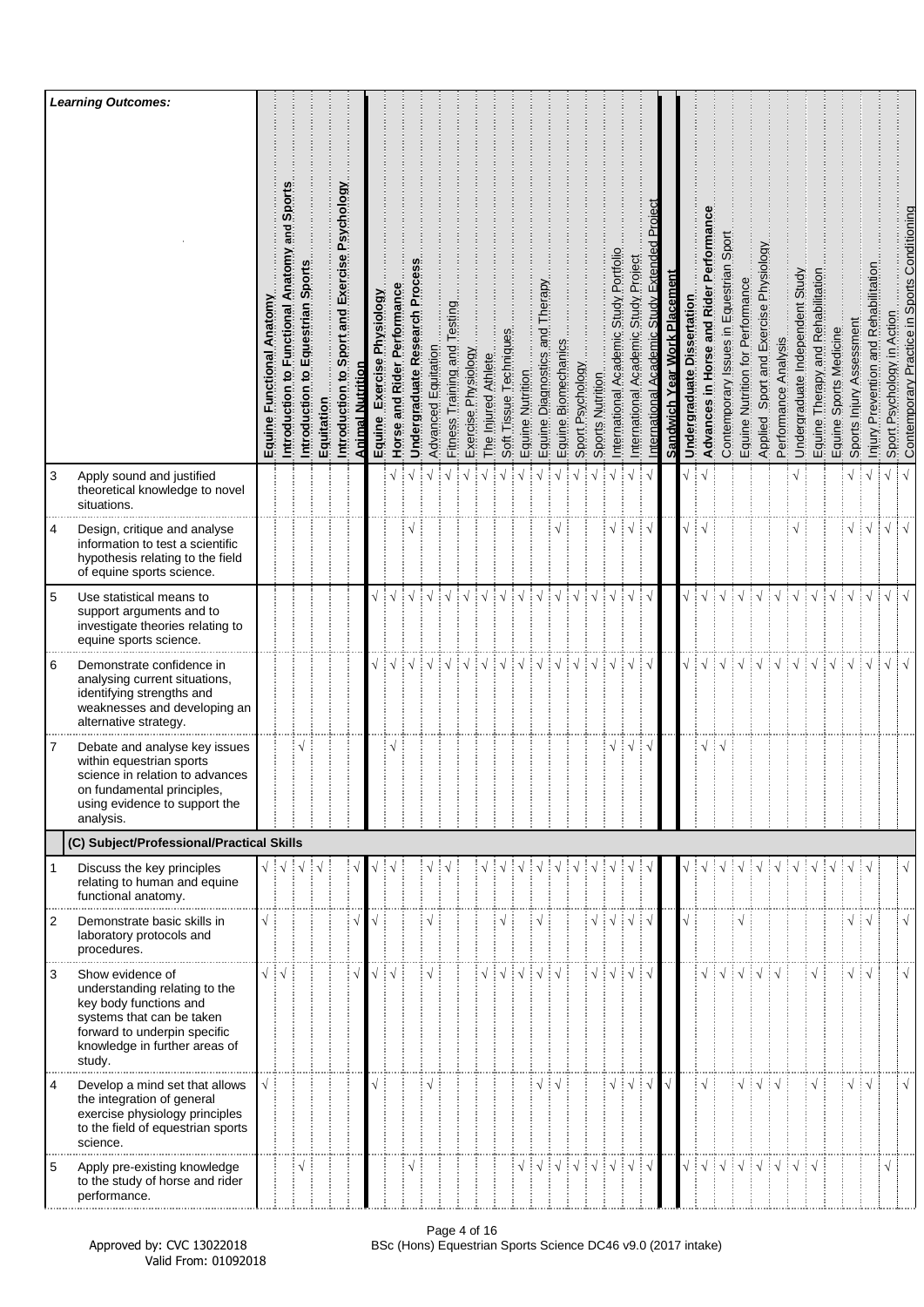|                | <b>Learning Outcomes:</b>                                                                                                                                                                   |                                 |                                                       |                                                                                                                |            |                                                  |                  |                                  |                             |                                 |                     |                                 |                     |                     |                        |                  |                                               |                        |                  |                  |                                                                                                                                                                                                                                                                                                                                                                                                                                                                                                                                                              |                                                 |                                                        |                              |                               |                                                                                                                                                            |                                            |                                  |                                          |                          |                                 |                                   |                            |                                                                   |                                          |                               |                                              |
|----------------|---------------------------------------------------------------------------------------------------------------------------------------------------------------------------------------------|---------------------------------|-------------------------------------------------------|----------------------------------------------------------------------------------------------------------------|------------|--------------------------------------------------|------------------|----------------------------------|-----------------------------|---------------------------------|---------------------|---------------------------------|---------------------|---------------------|------------------------|------------------|-----------------------------------------------|------------------------|------------------|------------------|--------------------------------------------------------------------------------------------------------------------------------------------------------------------------------------------------------------------------------------------------------------------------------------------------------------------------------------------------------------------------------------------------------------------------------------------------------------------------------------------------------------------------------------------------------------|-------------------------------------------------|--------------------------------------------------------|------------------------------|-------------------------------|------------------------------------------------------------------------------------------------------------------------------------------------------------|--------------------------------------------|----------------------------------|------------------------------------------|--------------------------|---------------------------------|-----------------------------------|----------------------------|-------------------------------------------------------------------|------------------------------------------|-------------------------------|----------------------------------------------|
|                |                                                                                                                                                                                             | Anatomy<br>Functional<br>Equine | Sport<br>and<br>Anatomy<br>Functional<br>Introduction | Sport<br>Equestrian<br>$\overline{\mathbf{c}}$<br>Introduction                                                 | Equitation | Sport and Exercise Psychology<br>Introduction to | Animal Nutrition | Physiology<br>Exercise<br>Equine | Horse and Rider Performance | Proce<br>Undergraduate Research | Advanced Equitation | Testing<br>Fitness Training and | Exercise Physiology | The Injured Athlete | Soft Tissue Techniques | Equine Nutrition | Therapy<br>pue<br>en<br>Diagnostics<br>Equine | Biomechanics<br>Equine | Sport Psychology | Sports Nutrition | Portfolio<br>Study<br>Academic<br>International                                                                                                                                                                                                                                                                                                                                                                                                                                                                                                              | Project<br>Study  <br>Academic<br>International | Project<br>Extended<br>Academic Study<br>International | Sandwich Year Work Placement | Dissertation<br>Undergraduate | orman<br>Pert<br>in Horse and Rider<br><b>Advances</b>                                                                                                     | Sport<br>Contemporary Issues in Equestrian | Equine Nutrition for Performance | Sport and Exercise Physiology<br>Applied | Performance Analysis     | Undergraduate Independent Study | Equine Therapy and Rehabilitation | Sports Medicine<br>Equine: | Sports Injury Assessment                                          | Prevention and Rehabilitation<br>Injury. | Sport Psychology in Action    | Contemporary Practice in Sports Conditioning |
| 6              | Demonstrate subject specific<br>skills through the application of<br>appropriate statistical,<br>analytical and evaluating<br>techniques to data in order to<br>draw justified conclusions. | $\sqrt{2}$                      |                                                       |                                                                                                                |            |                                                  |                  |                                  |                             |                                 |                     |                                 |                     |                     |                        |                  |                                               |                        |                  |                  |                                                                                                                                                                                                                                                                                                                                                                                                                                                                                                                                                              | $\sqrt{ }$                                      |                                                        |                              |                               |                                                                                                                                                            |                                            |                                  |                                          |                          |                                 |                                   |                            |                                                                   |                                          | $\sqrt{}$                     |                                              |
| 7              | Exhibit knowledge of<br>physiology and nutrition relative<br>to human and equine<br>performance ability.                                                                                    |                                 |                                                       |                                                                                                                |            |                                                  |                  |                                  |                             |                                 |                     |                                 |                     |                     |                        |                  |                                               |                        |                  | $\sqrt{}$        |                                                                                                                                                                                                                                                                                                                                                                                                                                                                                                                                                              | N                                               |                                                        |                              |                               |                                                                                                                                                            |                                            |                                  |                                          |                          |                                 |                                   |                            | ┊√┊√                                                              |                                          |                               | $\sqrt{}$                                    |
| 8              | Make judgments on the<br>analysis of the horse and rider<br>in order to monitor and<br>enhance performance within a<br>given role.                                                          |                                 |                                                       |                                                                                                                |            |                                                  |                  |                                  |                             |                                 |                     |                                 |                     |                     |                        |                  |                                               |                        |                  |                  |                                                                                                                                                                                                                                                                                                                                                                                                                                                                                                                                                              |                                                 |                                                        |                              |                               |                                                                                                                                                            |                                            |                                  |                                          |                          |                                 |                                   |                            |                                                                   |                                          | $\sqrt{}$                     |                                              |
| 9              | Principles of human sports<br>massage.                                                                                                                                                      |                                 |                                                       |                                                                                                                |            |                                                  |                  |                                  |                             |                                 |                     |                                 |                     |                     | $\mathbf{A}$           |                  |                                               |                        |                  |                  | $\sqrt{}$                                                                                                                                                                                                                                                                                                                                                                                                                                                                                                                                                    | į٧                                              |                                                        |                              |                               |                                                                                                                                                            |                                            |                                  |                                          |                          |                                 |                                   |                            |                                                                   | $\sqrt{}$                                |                               |                                              |
|                | (D) Transferable skills and other attributes                                                                                                                                                |                                 |                                                       |                                                                                                                |            |                                                  |                  |                                  |                             |                                 |                     |                                 |                     |                     |                        |                  |                                               |                        |                  |                  |                                                                                                                                                                                                                                                                                                                                                                                                                                                                                                                                                              |                                                 |                                                        |                              |                               |                                                                                                                                                            |                                            |                                  |                                          |                          |                                 |                                   |                            |                                                                   |                                          |                               |                                              |
|                | Communicate effectively with a<br>wide range of individuals using<br>a variety of means.                                                                                                    |                                 |                                                       |                                                                                                                |            |                                                  |                  |                                  |                             |                                 |                     |                                 |                     |                     |                        |                  |                                               |                        |                  | $\sqrt{d}$       |                                                                                                                                                                                                                                                                                                                                                                                                                                                                                                                                                              |                                                 |                                                        |                              |                               |                                                                                                                                                            |                                            | $\frac{1}{2}$                    | $\frac{1}{2}$                            | $\frac{1}{2}$ $\sqrt{2}$ |                                 | $\frac{1}{2}$                     |                            | $\frac{1}{2}$                                                     |                                          |                               |                                              |
| $\overline{2}$ | Evaluate his/her own<br>academic, vocational and<br>professional performance.                                                                                                               |                                 |                                                       |                                                                                                                |            |                                                  |                  |                                  |                             |                                 |                     |                                 |                     |                     |                        |                  |                                               |                        |                  |                  | $\begin{array}{c} \sqrt{\frac{1}{2}}\sqrt{\frac{1}{2}}\sqrt{\frac{1}{2}}\sqrt{\frac{1}{2}}\sqrt{\frac{1}{2}}\sqrt{\frac{1}{2}}\sqrt{\frac{1}{2}}\sqrt{\frac{1}{2}}\sqrt{\frac{1}{2}}\sqrt{\frac{1}{2}}\sqrt{\frac{1}{2}}\sqrt{\frac{1}{2}}\sqrt{\frac{1}{2}}\sqrt{\frac{1}{2}}\sqrt{\frac{1}{2}}\sqrt{\frac{1}{2}}\sqrt{\frac{1}{2}}\sqrt{\frac{1}{2}}\sqrt{\frac{1}{2}}\sqrt{\frac{1}{2}}\sqrt{\frac{1}{2}}\sqrt{\frac{1}{2}}\sqrt{\frac{1}{2}}\sqrt{\frac{1$                                                                                               |                                                 |                                                        | $\sqrt{ }$                   | $\sqrt{2}$                    |                                                                                                                                                            |                                            |                                  |                                          |                          |                                 |                                   |                            |                                                                   |                                          |                               |                                              |
| 3              | Utilise problem-solving skills in<br>a variety of theoretical and<br>practical situations.                                                                                                  |                                 |                                                       | $\sqrt{\frac{1}{2}}\sqrt{\frac{1}{2}}\sqrt{\frac{1}{2}}\sqrt{\frac{1}{2}}\sqrt{\frac{1}{2}}\sqrt{\frac{1}{2}}$ |            |                                                  |                  |                                  |                             |                                 |                     |                                 |                     |                     |                        |                  |                                               |                        |                  |                  |                                                                                                                                                                                                                                                                                                                                                                                                                                                                                                                                                              |                                                 |                                                        |                              |                               |                                                                                                                                                            |                                            |                                  |                                          |                          |                                 |                                   |                            | VIVIVIVIVIVIVIVIVIVIV                                             |                                          |                               |                                              |
| $\overline{4}$ | Manage change effectively and<br>respond to changing demands.                                                                                                                               |                                 |                                                       |                                                                                                                |            |                                                  |                  |                                  |                             |                                 |                     |                                 |                     |                     |                        |                  |                                               |                        |                  |                  | $\begin{array}{c} \begin{array}{c} \sqrt{\phantom{a}} \end{array} \end{array} \begin{array}{c} \begin{array}{c} \sqrt{\phantom{a}} \end{array} \end{array} \begin{array}{c} \begin{array}{c} \sqrt{\phantom{a}} \end{array} \end{array} \begin{array}{c} \begin{array}{c} \sqrt{\phantom{a}} \end{array} \end{array} \begin{array}{c} \begin{array}{c} \sqrt{\phantom{a}} \end{array} \end{array} \begin{array}{c} \begin{array}{c} \sqrt{\phantom{a}} \end{array} \end{array} \begin{array}{c} \begin{array}{c} \sqrt{\phantom{a}} \end{array} \$           |                                                 | $\frac{1}{2}$ $\sqrt{2}$                               | $\sqrt{}$                    |                               |                                                                                                                                                            |                                            |                                  |                                          |                          |                                 |                                   |                            | VIVIVIVIVIVIVIVIV                                                 |                                          |                               | $\sqrt{d}$                                   |
| 5              | Take responsibility for<br>independent personal and<br>professional learning and<br>development (Personal<br>Development Planning).                                                         |                                 |                                                       | √∔√∔√∔√                                                                                                        |            |                                                  |                  |                                  |                             |                                 |                     |                                 |                     |                     |                        |                  |                                               |                        |                  |                  |                                                                                                                                                                                                                                                                                                                                                                                                                                                                                                                                                              |                                                 |                                                        | $\sqrt{ }$                   |                               |                                                                                                                                                            |                                            |                                  |                                          |                          |                                 |                                   |                            | VIVIVIVIVIVIVIVIV                                                 |                                          |                               |                                              |
| 6              | Manage time, prioritise<br>workloads and recognise and<br>manage personal emotions and<br>stress.                                                                                           | $\sqrt{ \sqrt{2}}$              |                                                       | $\sqrt{ }$                                                                                                     |            | $\sqrt{ \sqrt{2}}$                               | $\sqrt{ }$       |                                  |                             |                                 |                     |                                 |                     |                     |                        |                  |                                               |                        |                  |                  | V V V V V V V V V V V V V V V V                                                                                                                                                                                                                                                                                                                                                                                                                                                                                                                              |                                                 | ं√                                                     | $\sqrt{ }$                   |                               | $\begin{array}{c} \sqrt{\phantom{a}} : \sqrt{\phantom{a}} : \sqrt{\phantom{a}} : \sqrt{\phantom{a}} : \sqrt{\phantom{a}} : \sqrt{\phantom{a}} \end{array}$ |                                            |                                  |                                          | ┊√                       | $\frac{1}{2}$                   |                                   |                            | $\exists \sqrt{\vdots} \sqrt{\vdots} \sqrt{\vdots} \sqrt{\vdots}$ |                                          | $\sqrt{ \sqrt{2} }$           |                                              |
| 7              | Understand career<br>opportunities and challenges<br>ahead and begin to plan a<br>career path.                                                                                              |                                 |                                                       | $\sqrt{}$                                                                                                      |            |                                                  |                  |                                  |                             |                                 |                     |                                 |                     |                     |                        |                  |                                               |                        |                  |                  | $\begin{array}{c} \sqrt{\phantom{a}} \\ \sqrt{\phantom{a}} \\ \sqrt{\phantom{a}} \\ \sqrt{\phantom{a}} \\ \sqrt{\phantom{a}} \\ \sqrt{\phantom{a}} \\ \sqrt{\phantom{a}} \\ \sqrt{\phantom{a}} \\ \sqrt{\phantom{a}} \\ \sqrt{\phantom{a}} \\ \sqrt{\phantom{a}} \\ \sqrt{\phantom{a}} \\ \sqrt{\phantom{a}} \\ \sqrt{\phantom{a}} \\ \sqrt{\phantom{a}} \\ \sqrt{\phantom{a}} \\ \sqrt{\phantom{a}} \\ \sqrt{\phantom{a}} \\ \sqrt{\phantom{a}} \\ \sqrt{\phantom{a}} \\ \sqrt{\phantom{a}} \\ \sqrt{\phantom{a}} \\ \sqrt{\phantom{a}} \\ \sqrt{\phantom{$ |                                                 |                                                        |                              |                               | $\sqrt{ }$                                                                                                                                                 | ÷√                                         |                                  |                                          |                          |                                 |                                   |                            | $\sqrt{\frac{1}{2}}\sqrt{\frac{1}{2}}\sqrt{\frac{1}{2}}$          |                                          | $\sqrt{ \sqrt{25} \sqrt{25}}$ |                                              |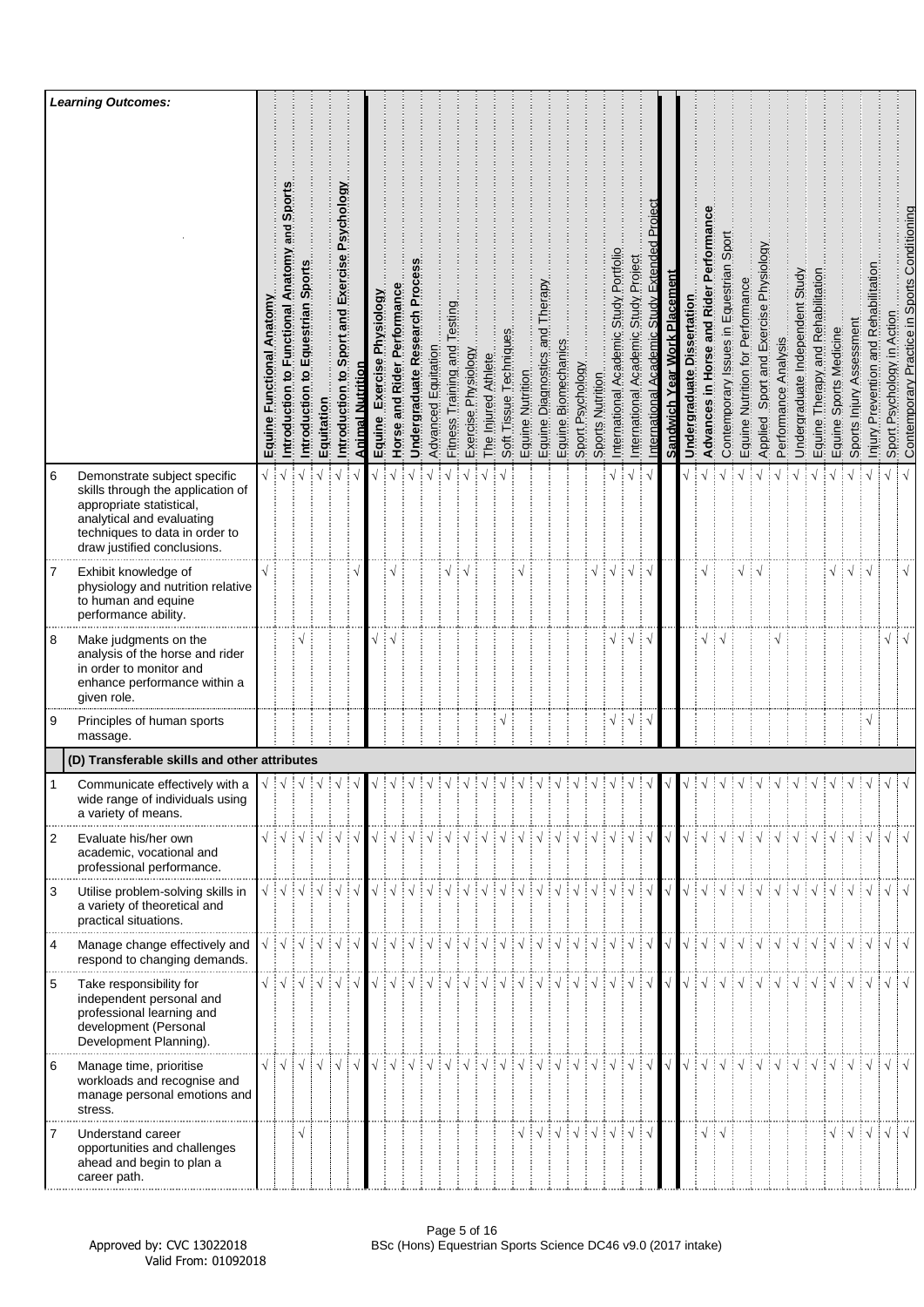|          | <b>Learning Outcomes:</b>                       | Anatomy<br>ctional<br>Equine | Sports<br>piue<br>Anatomy<br>Functional<br>٥,<br>ntroduction | Sports<br>ntroduction to Equestrian | Equitation | Introduction to Sport and Exercise Psychology | Animal Nutrition | Exercise Physiology<br>Equine | Horse and Rider Performance | Undergraduate Research Process | Advanced Equitation | Fitness Training and Testing | Exercise Physiology | The Injured Athlete | Soft Tissue | Equine Nutrition | and Therapy<br>cs<br>Diagnostics<br>Equine. | Biomechanics<br>Equine I | Sport Psychology | Sports Nutrition | Academic Study Portfolio<br>International | Study Project<br>Academic<br>International | Academic Study Extended Proiect<br>International | Sandwich Year Work Placement | Undergraduate Dissertation | Rider Performance<br>and<br>lorse<br>Advances in | Contemporary Issues in Equestrian Sport | Equine Nutrition for Performance | Sport and Exercise Physiology | Analysis<br>Applied Sport<br>Performance / | Undergraduate Independent Study | Therapy and Rehabilitation<br>Equine | Sports Medicine<br>Equine | Sports Injury Assessment | Prevention and Rehabilitation<br>Injury. | Sport Psychology in Action | Contemporary Practice in Sports Conditioning |
|----------|-------------------------------------------------|------------------------------|--------------------------------------------------------------|-------------------------------------|------------|-----------------------------------------------|------------------|-------------------------------|-----------------------------|--------------------------------|---------------------|------------------------------|---------------------|---------------------|-------------|------------------|---------------------------------------------|--------------------------|------------------|------------------|-------------------------------------------|--------------------------------------------|--------------------------------------------------|------------------------------|----------------------------|--------------------------------------------------|-----------------------------------------|----------------------------------|-------------------------------|--------------------------------------------|---------------------------------|--------------------------------------|---------------------------|--------------------------|------------------------------------------|----------------------------|----------------------------------------------|
| 8        | Information management skills,<br>eg IT skills. |                              |                                                              |                                     |            |                                               |                  |                               |                             |                                |                     |                              |                     |                     |             |                  |                                             |                          |                  |                  |                                           |                                            |                                                  |                              |                            |                                                  |                                         |                                  |                               |                                            |                                 |                                      |                           |                          |                                          |                            |                                              |
| <b>9</b> | Undertake an independent<br>research project.   |                              |                                                              |                                     |            |                                               |                  |                               |                             |                                |                     |                              |                     |                     |             |                  |                                             |                          |                  |                  | $\cdot \cdot$                             |                                            |                                                  |                              |                            |                                                  |                                         |                                  |                               | V                                          |                                 |                                      |                           |                          |                                          |                            |                                              |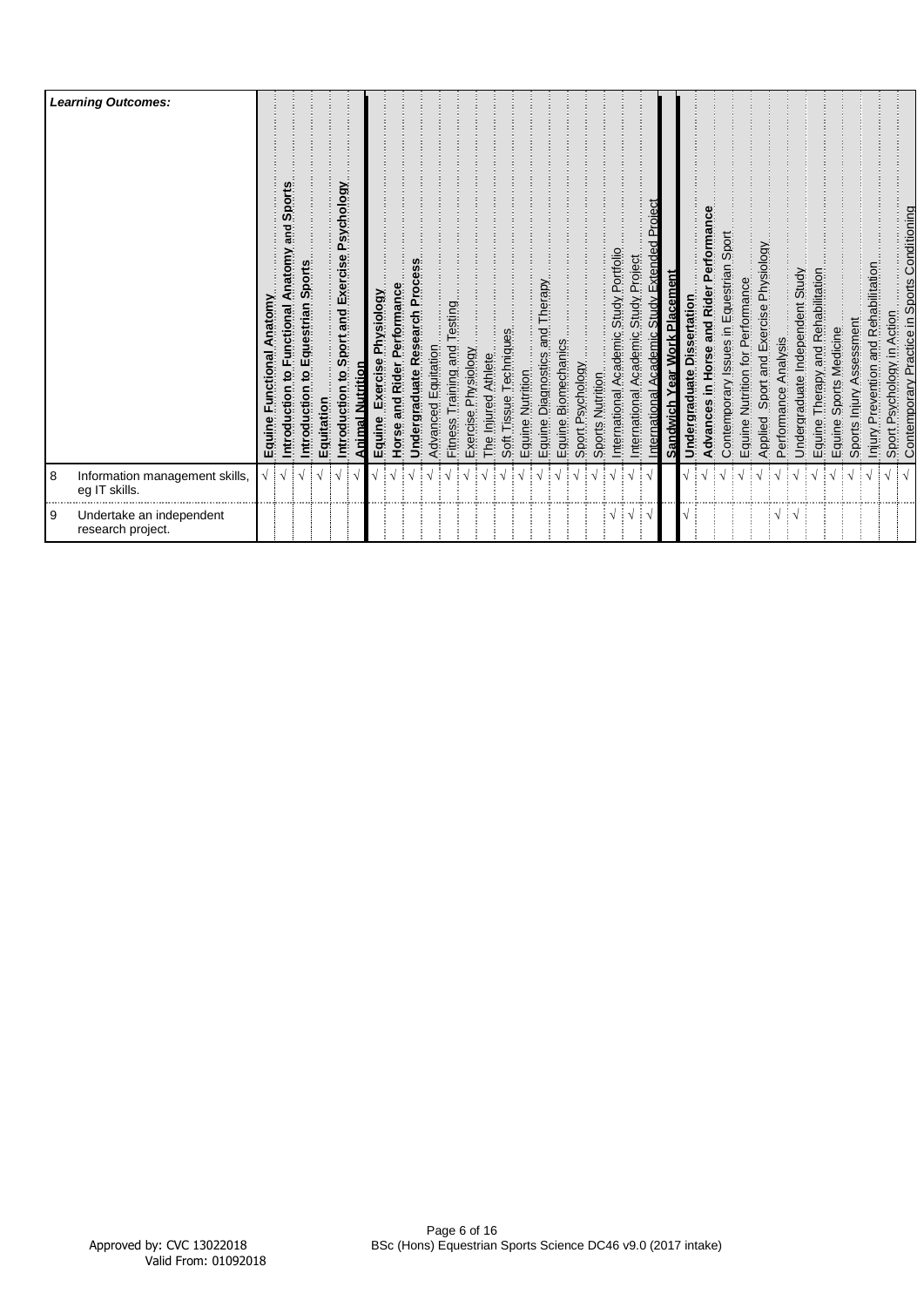# **Part 4: Student Learning and Student Support**

#### *Teaching and learning strategies to enable learning outcomes to be achieved and demonstrated*

At Hartpury, there is a commitment for a minimum average requirement of 15 hours/week contact time over the Foundation Year and Year One of the full undergraduate programme. This contact time encompasses a range of face-to-face activities as described below. In addition a range of other learning activities will be embedded within the programme which, together with the contact time, will enable learning outcomes to be achieved and demonstrated.

On the BSc (Hons) Equestrian Sports Science programme, teaching is a mix of scheduled and independent sessions with an emphasis on supporting development of autonomous learning. Students will be expected to engage in a significant amount of independent study during this programme.

# *Scheduled learning*

Includes lectures, seminars, tutorials, project supervision, demonstration, practical classes and workshops; fieldwork; external visits; work based learning; supervised time in studio/workshop. Scheduled sessions may vary slightly depending on the module choices made Within the Foundation Year a feature will be the facilitated workshops and individual study, enabling students to benefit from small-group study.

# *Independent learning*

Includes hours engaged with essential reading, case study preparation, assignment preparation and completion etc. Scheduled sessions may vary slightly depending on the module choices made. Although there is no period of compulsory work placement within this programme, students will be given opportunities to engage in valuable industry experiences throughout their programme.

# *Placement Learning*

Will include an optional sandwich year between the second and third year of the programme. By the end of the course, these students will have benefitted from completing work experience with opportunities to reflect upon their personal development and improving levels of skills relevant to their programme. This experience will give each student a valuable insight into different aspects of industry (national or international) and may have helped formulate ideas of possible careers available following graduation.

# *Virtual Learning Environment (VLE)*

This specification is supported by a VLE where students will be able to find all necessary module information. Direct links to information sources will also be provided from within the VLE.

# *International Academic Study*

Within this programme there is an opportunity to gain academic credit for a period of studying abroad. The student would be supported to identify an opportunity of interest, which may be with established College partners or by individual arrangement. All periods of study abroad would have to meet the College's requirements before enrolment on the International Academic Study opportunity modules.

#### *Careers*

To support learner's career preparations, careers personnel visit Hartpury on a regular basis and the students can use all the careers on line resources. Tutors will also offer subject specific careers advice through module sessions or individual tutorials. Careers Fairs are arranged periodically to allow students to engage directly with employers from the industry sector.

# **Description of any Distinctive Features**

The purpose of the programme is to provide a balanced vocational and academic study that is intellectually challenging, vocationally relevant, and provides a foundation for pursuing a career within the equine and sport industries. The programme has been designed to build on the competencies of a wide spectrum of students who should be capable of taking up appropriate positions of responsibility within the varied range of enterprises to be found operating within the equine and sport industries. It considers the horse and rider as an athletic partnership and as such there are modules in human and equine sports science.

Having entry points into both a Foundation Year and Level One, enables the programme experience to facilitate the development of a successful undergraduate supporting a wide range of study backgrounds. The Foundation Year will prepare students with general study skills and opportunities to develop subject specific skills and knowledge. Additionally the Foundation year includes an internship enabling a student to put their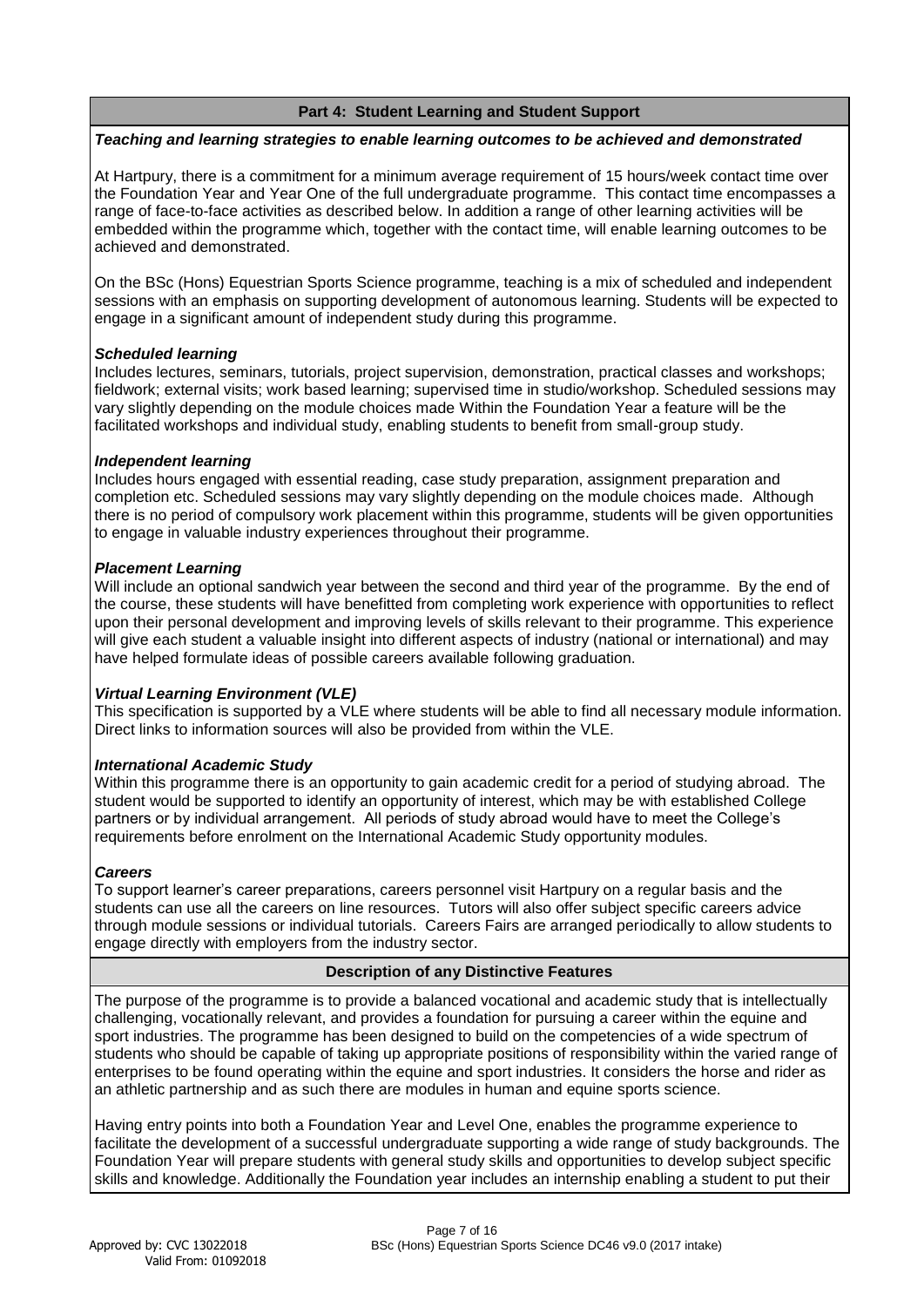skills into practice and develop an early appreciation of employment opportunities and attributes necessary for enhanced employability.

In the Honours degree programme, academic knowledge and understanding will reinforce and support the development of practical skills to equip the student with the knowledge base and skills relevant to their employment and to the needs of employers. Core modules in level 1 provide the student with a basic understanding of science and anatomical concepts as well as developing investigative skills for research. This knowledge is expanded in the subsequent modules at level 2 with the option modules enabling the student to specialise in areas of particular interest to them.

The programme prepares graduates for the future needs of the equine sporting industry in the UK and abroad, the nature of the academic programmes gives students the opportunity to work within the industry during vacation periods which will be encouraged to add to their personal vocational and practical skills in addition to knowledge base.

This programme is distinctive in many features. It allows students to study sports science whilst considering equestrian sports their specialism. This unique design is facilitated by both equine and sport science staff that are actively researching performance subject areas supported by world class facilities. The facilities available to support the students learning and teaching experiences include a state of the art human performance laboratory, extensive sporting facilities (including the sports academy, power gym, multiple pitches, a sports rehabilitation suite, and cross training gyms) and expertise in all areas of human sports performance. In addition to this, unlike many sports science programmes, equestrian sports scientists will also have access to extensive world class equestrian facilities (Indoor Championship Equine Arena, Hartpury Equine Therapy Centre, three indoor and outdoor arenas, stabling for over 230 horses including 125 boxes for student DIY livery) both personally and as part of teaching facilities on this programme. The strength of the sport and equine facilities available to equestrian sports science students make this programme a unique learning experience for students who wish to study sports science and specialise in equestrian disciplines.

Overall, the programme combines the development of knowledge via teaching, research and practical skills, to develop a graduate who can make an effective contribution to the equine and sporting industries. It is hoped that the balance of skills developed on this applied science programme.

This programme offers the opportunity for students to undertake an approved Exchange Programme, for an agreed period (one/two semesters), of overseas study at a higher education institution studying modules appropriate to their programme aims and which have been pre-approved by the Programme Manager. The Exchange Programme is dependent on an approved agreement between Hartpury College and an approved International Institution for BSc (Hons) Equestrian Sports Science.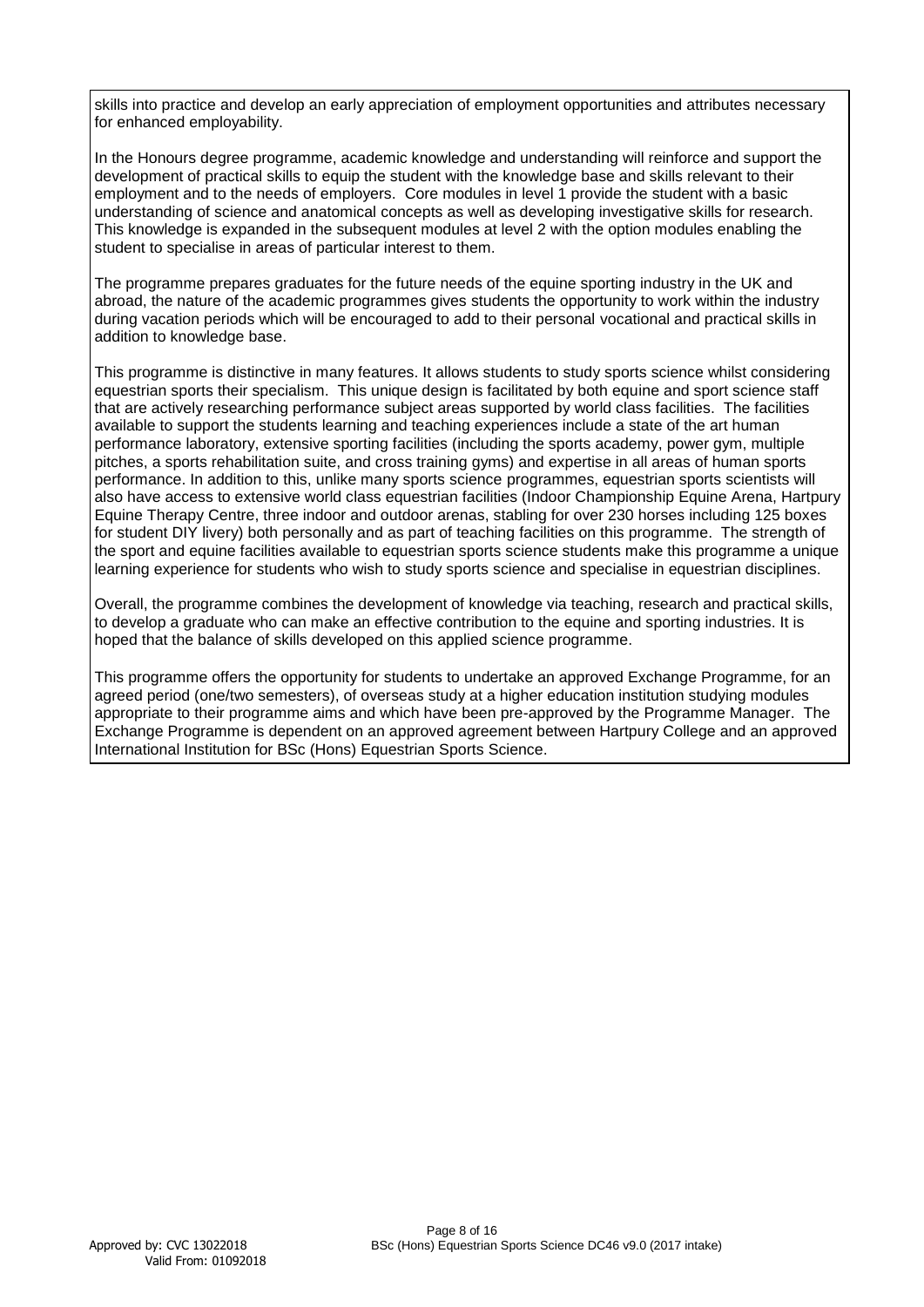# **Part 5: Assessment**

Approved variant to University Academic Regulations and Procedures

### **Assessment Strategy**

Assessment strategy to enable the learning outcomes to be achieved and demonstrated:

Assessment within the Foundation Year had been designed to prepare a student for the assessment to come in following years. As such, it demonstrates a breadth of type and gradual introduction to the expectations for HE level study.

Module assessments are designed to apply the knowledge and experience gained from a wide range of learning opportunities to a real world context using a range of skills.

In line with the College's commitment to facilitating equal opportunities, a student may apply for alternative means of assessment if appropriate. Each application will be considered on an individual basis taking into account learning and assessment needs. For further information regarding this please refer to the VLE.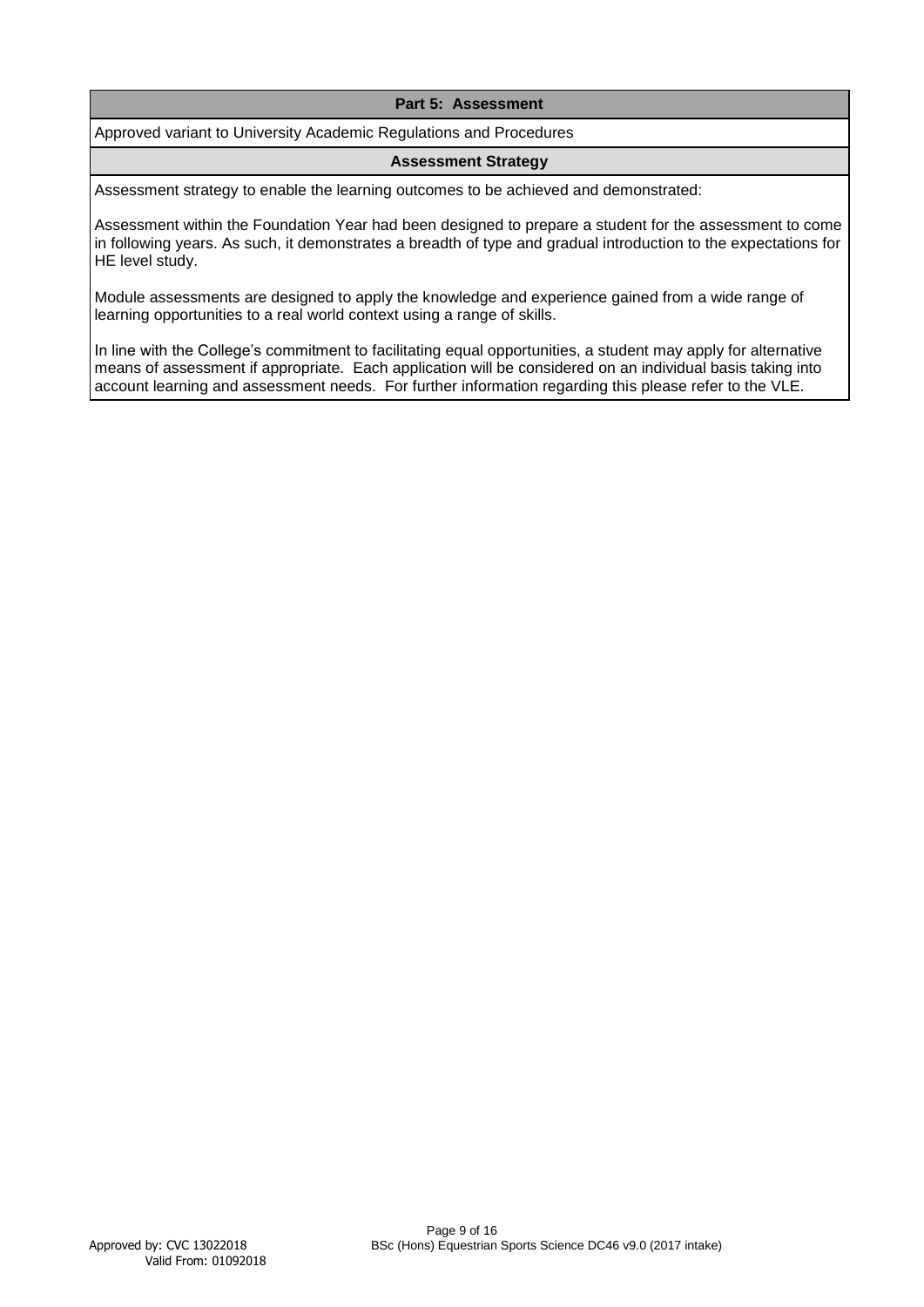|                                                           | <b>Assessment Map</b><br>The programme encompasses a range of <b>assessment methods</b> including; essays, posters, presentations,     |                               |                           |                      |                |                                |                                        |                    |                  |              |                         |  |
|-----------------------------------------------------------|----------------------------------------------------------------------------------------------------------------------------------------|-------------------------------|---------------------------|----------------------|----------------|--------------------------------|----------------------------------------|--------------------|------------------|--------------|-------------------------|--|
|                                                           | written examinations. These are detailed in the following assessment map:                                                              |                               |                           |                      |                |                                |                                        |                    |                  |              |                         |  |
|                                                           | Assessment Map for BSc (Hons) Equestrian Sports Science                                                                                |                               |                           |                      |                |                                |                                        |                    |                  |              |                         |  |
|                                                           |                                                                                                                                        |                               |                           |                      |                |                                | Type of Assessment*                    |                    |                  |              |                         |  |
|                                                           |                                                                                                                                        | <b>Unseen Written</b><br>Exam | Open Book Written<br>Exam | n-class Written Test | Practical Exam | Practical Skills<br>Assessment | Oral assessment<br>and/or presentation | Written Assignment | Report / Project | Dissertation | Portfolio               |  |
| <b>Compulsory</b><br><b>Modules</b>                       | <b>Foundation Skills Development</b>                                                                                                   | A (25)                        |                           |                      |                | B (75)                         |                                        |                    |                  |              |                         |  |
| <b>Foundation</b><br>Year                                 | <b>Academic Skills in Practice</b>                                                                                                     |                               |                           |                      |                |                                | A (25)                                 |                    | B (75)           |              |                         |  |
|                                                           | <b>Reviewing Literature</b>                                                                                                            |                               |                           |                      |                |                                |                                        | (A100)             |                  |              |                         |  |
|                                                           | <b>Foundation Equine Studies</b>                                                                                                       |                               |                           | B (50)               |                |                                | A (50)                                 |                    |                  |              |                         |  |
|                                                           | <b>Foundations Biological Principals</b>                                                                                               |                               |                           |                      | A(50)          |                                |                                        |                    |                  |              | B(50)                   |  |
| <b>Compulsory</b><br><b>Modules</b><br>Level 1            | <b>Equine Functional Anatomy</b><br>Introduction to Functional Anatomy<br>and Sports Biomechanics<br>Introduction to Equestrian Sports | A(40)                         | A (50)                    |                      |                |                                | A(50)                                  | B (70)             |                  |              | B(60)<br>B(50)          |  |
|                                                           | Equitation                                                                                                                             | A (50)                        |                           |                      |                |                                |                                        | B (50)             |                  |              |                         |  |
|                                                           | Introduction to Sport and Exercise<br>Psychology                                                                                       | A(50)                         |                           |                      |                |                                |                                        | B(50)              |                  |              |                         |  |
|                                                           | <b>Animal Nutrition</b>                                                                                                                | A (50)                        |                           |                      |                |                                |                                        |                    | B(50)            |              |                         |  |
| <b>Compulsory</b><br><b>Modules</b><br>Level <sub>2</sub> | Equine Exercise Physiology<br>Horse and Rider Performance                                                                              | A (36)                        |                           |                      |                |                                | A(24)                                  | B(40)              | A<br>(100)       |              |                         |  |
|                                                           | <b>Undergraduate Research Process</b>                                                                                                  |                               |                           |                      |                |                                |                                        |                    | A<br>(100)       |              |                         |  |
| <b>Optional</b><br><b>Modules</b>                         | <b>Advanced Equitation</b>                                                                                                             | A(50)                         |                           |                      |                |                                |                                        | B(50)              |                  |              |                         |  |
| Level 2                                                   | <b>Fitness Training and Testing</b>                                                                                                    | A(50)                         |                           |                      | B(50)          |                                |                                        |                    |                  |              |                         |  |
|                                                           | <b>Exercise Physiology</b><br>The Injured Athlete                                                                                      | A (50)                        | A<br>(100)                |                      |                |                                |                                        |                    | B (50)           |              |                         |  |
|                                                           | Soft Tissue Techniques                                                                                                                 | A(30)                         |                           |                      | B (70)         |                                |                                        |                    |                  |              |                         |  |
|                                                           | <b>Equine Nutrition</b>                                                                                                                | A<br>(100)                    |                           |                      |                |                                |                                        |                    |                  |              |                         |  |
|                                                           | <b>Equine Diagnostics and Therapy</b><br>Equine Biomechanics                                                                           | A (75)                        |                           | A (25)               |                |                                |                                        |                    |                  |              |                         |  |
|                                                           | Sport Psychology                                                                                                                       |                               | A (50)                    |                      |                |                                |                                        | B(50)              |                  |              | A<br>(100)              |  |
|                                                           | <b>Sports Nutrition</b>                                                                                                                | A(40)                         |                           |                      |                |                                |                                        | B (60)             |                  |              |                         |  |
| <b>Optional</b><br>Year                                   | Sandwich Year Work Placement                                                                                                           |                               |                           |                      |                |                                |                                        |                    |                  |              | $\overline{A}$<br>(100) |  |
| <b>Compulsory</b><br><b>Modules</b>                       | <b>Undergraduate Dissertation</b>                                                                                                      |                               |                           |                      |                |                                |                                        |                    |                  | A<br>(100)   |                         |  |
| Level 3                                                   | Advances in Horse & Rider<br>Performance                                                                                               |                               |                           |                      |                |                                | A(60)                                  | B(40)              |                  |              |                         |  |
| <b>Optional</b><br><b>Modules</b><br>Level 3              | Contemporary Issues in<br><b>Equestrian Sport</b>                                                                                      |                               |                           |                      |                |                                | B(25)                                  | B (75)             |                  |              |                         |  |
|                                                           | <b>Equine Nutrition for Performance</b>                                                                                                | A<br>(100)                    |                           |                      |                |                                |                                        |                    |                  |              |                         |  |
|                                                           | <b>Applied Sport and Exercise</b><br>Physiology                                                                                        |                               |                           |                      |                | A<br>(100)                     |                                        |                    |                  |              |                         |  |

٦

Г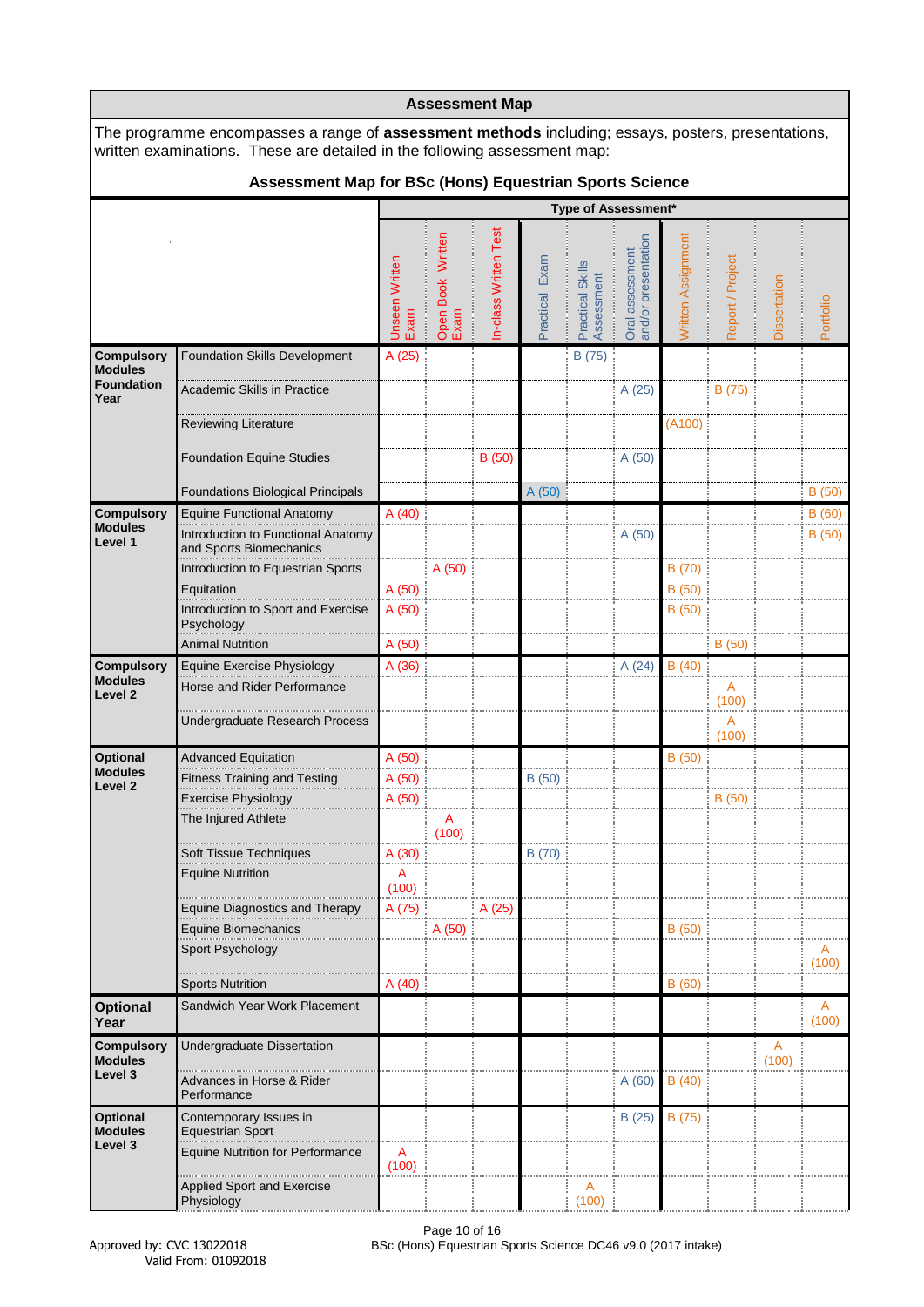|                                                 |                        |                                     |                       |                   | Type of Assessment*                |                                           |                    |                  |              |            |
|-------------------------------------------------|------------------------|-------------------------------------|-----------------------|-------------------|------------------------------------|-------------------------------------------|--------------------|------------------|--------------|------------|
|                                                 | Unseen Written<br>Exam | Written<br><b>Open Book</b><br>Exam | In-class Written Test | Exam<br>Practical | Practical Skills<br>ssessment<br>₹ | and/or presentation<br>assessment<br>Orai | Written Assignment | Report / Project | Dissertation | Portfolio  |
| Performance Analysis                            |                        |                                     |                       |                   |                                    | $\overline{A}$<br>(100)                   |                    |                  |              |            |
| Undergraduate Independent Study                 |                        |                                     |                       |                   |                                    |                                           |                    | A<br>(100)       |              |            |
| Equine Therapy and Rehabilitation               |                        | A<br>(100)                          |                       |                   |                                    |                                           |                    |                  |              |            |
| <b>Equine Sports Medicine</b>                   | A (50)                 |                                     |                       |                   |                                    |                                           | B(50)              |                  |              |            |
| Injury Prevention and<br>Rehabilitation         |                        |                                     |                       |                   |                                    | A(50)                                     | B(50)              |                  |              |            |
| Sports Injury Assessment                        |                        |                                     |                       |                   |                                    | A<br>(100)                                |                    |                  |              |            |
| Sports Psychology in Action                     |                        |                                     |                       |                   |                                    |                                           | Α<br>(100)         |                  |              |            |
| Contemporary Practice in Sports<br>Conditioning |                        |                                     |                       |                   |                                    |                                           |                    |                  |              | А<br>(100) |

\*Assessment should be shown in terms of either Written Exams, Practical exams, or Coursework as indicated by the colour coding above.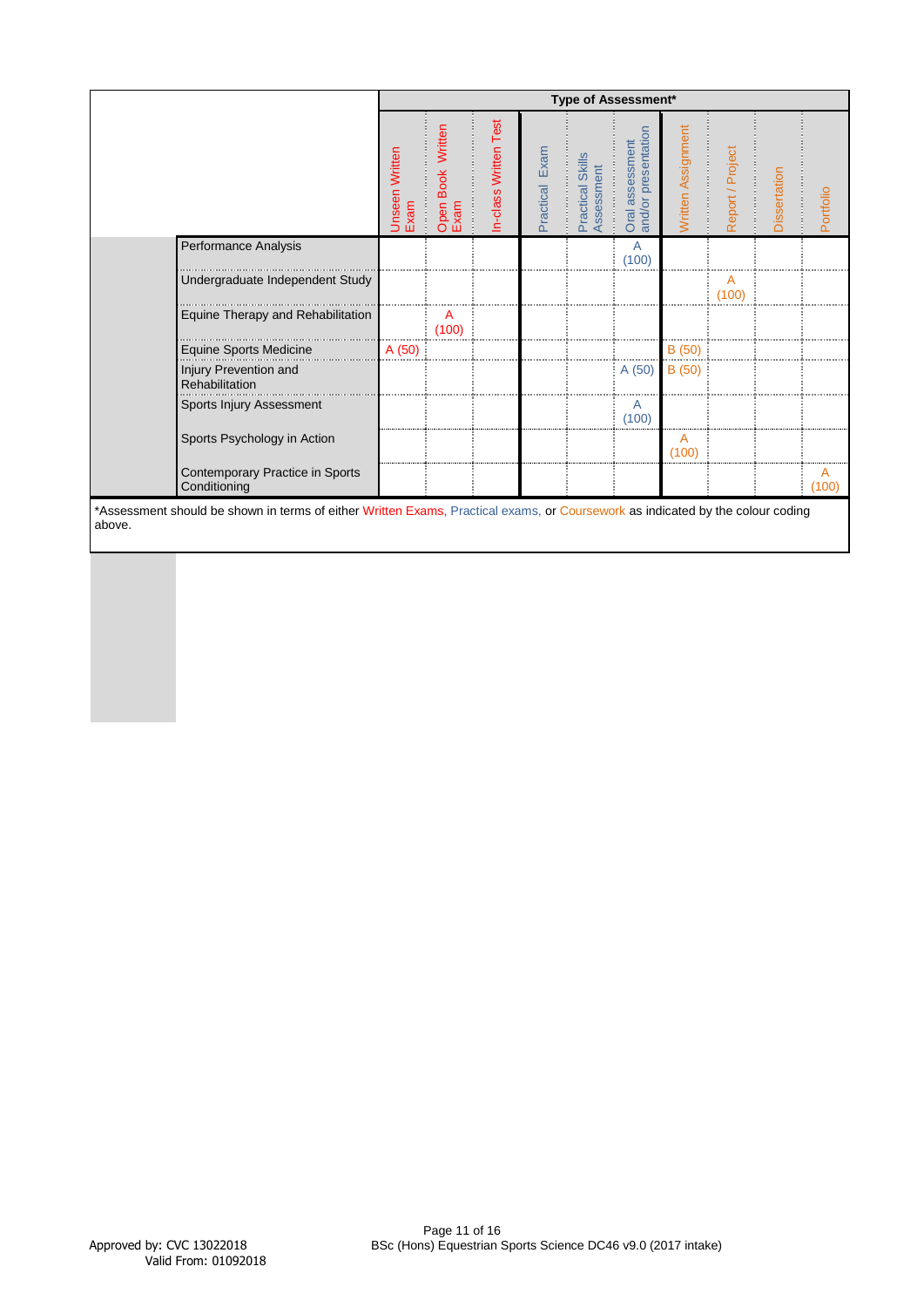|                                                   |                   |                                                                                                                                                                                                                                                                                                                           | Part 6: Programme Structure                                                                                                                                                                                                                                                                                                                                                                                                                                                                                                                                                                                                                                                                           |                                                                                                                                                                                                                                                                                                                                                                                                                                                                                                                                                                                                                                                                                                                                                             |
|---------------------------------------------------|-------------------|---------------------------------------------------------------------------------------------------------------------------------------------------------------------------------------------------------------------------------------------------------------------------------------------------------------------------|-------------------------------------------------------------------------------------------------------------------------------------------------------------------------------------------------------------------------------------------------------------------------------------------------------------------------------------------------------------------------------------------------------------------------------------------------------------------------------------------------------------------------------------------------------------------------------------------------------------------------------------------------------------------------------------------------------|-------------------------------------------------------------------------------------------------------------------------------------------------------------------------------------------------------------------------------------------------------------------------------------------------------------------------------------------------------------------------------------------------------------------------------------------------------------------------------------------------------------------------------------------------------------------------------------------------------------------------------------------------------------------------------------------------------------------------------------------------------------|
| time student, including:<br>1<br>$\mathbf 2$<br>3 |                   | This structure diagram demonstrates the student journey from Entry through to Graduation for a typical full<br>level and credit requirements<br>interim award requirements<br>module diet, including compulsory and optional modules                                                                                      |                                                                                                                                                                                                                                                                                                                                                                                                                                                                                                                                                                                                                                                                                                       |                                                                                                                                                                                                                                                                                                                                                                                                                                                                                                                                                                                                                                                                                                                                                             |
| <b>ENTRY</b>                                      |                   | <b>Compulsory Modules</b>                                                                                                                                                                                                                                                                                                 | <b>Optional Modules</b>                                                                                                                                                                                                                                                                                                                                                                                                                                                                                                                                                                                                                                                                               | <b>Interim Awards</b>                                                                                                                                                                                                                                                                                                                                                                                                                                                                                                                                                                                                                                                                                                                                       |
|                                                   | Foundation Year   | <b>Foundation Skills Development</b><br>(UINV8A-30-0)<br>Academic Skills in Practice (UINV8B-<br>$30-0)$<br>Reviewing Literature (UINV8C-15-0)<br>Foundation Equine Studies (UINV8H-<br>$15-0)$<br>Foundation Biological Principals<br>(UINV8E-30-0)                                                                      |                                                                                                                                                                                                                                                                                                                                                                                                                                                                                                                                                                                                                                                                                                       | Cert Equestrian Sports Science<br>Credit requirements: 60 credits at<br>level 0 or above of which not less<br>than 50 are at level 1 or above.<br><b>Cert HE Equestrian Sports Science</b><br>Requirements: 120 credits at level 0<br>or above of which not less than 100<br>are at level 1 or above.                                                                                                                                                                                                                                                                                                                                                                                                                                                       |
|                                                   | Year <sub>1</sub> | <b>Equine Functional Anatomy</b><br>(UIEXN8-30-1)<br>Introduction to Functional Anatomy<br>and Sports Biomechanics<br>(UISXL8-30-1)<br>Introduction to Equestrian Sports<br>(UIEXN7-30-1)<br>Equitation (UIEXN6-15-1)<br>Introduction to Sport and Exercise<br>Psychology (UISXLE-15-1)<br>Animal Nutrition (UINXK5-15-1) |                                                                                                                                                                                                                                                                                                                                                                                                                                                                                                                                                                                                                                                                                                       | <b>DipHE Equestrian Sports Science</b><br>Credit Requirements: 240 credits at<br>level 0 or above of which not less<br>than 210 are at level 1 or above and<br>not less than 90 at level 2 or above.<br><b>BSc Equestrian Sports Science</b><br>Credit Requirements: 300 credits at<br>level 0 or above of which not less<br>than 270 are at level 1 or above, not<br>less than 150 at level 2 or above and                                                                                                                                                                                                                                                                                                                                                 |
|                                                   | $\sim$<br>Year:   | Equine Exercise Physiology<br>(UIEXRG-30-2)<br>Horse and Rider Performance<br>(UIEXRH-30-2)<br>Undergraduate Research Process<br>(UINXU5-15-2)                                                                                                                                                                            | Students are normally required to<br>select 45 credits from the optional<br>modules listed below:<br>Advanced Equitation (UIEXR5-15-2)<br><b>Fitness Training and Testing</b><br>(UISXRU-15-2)<br>Exercise Physiology (UISXSB-15-2)<br>The Injured Athlete (UISXSD-15-2)<br>Soft Tissue Techniques<br>(UISXSC-15-2)<br>Equine Nutrition (UIEXRC-15-2)<br>Equine Diagnostics & Therapy<br>(UIEXR9-15-2)<br>Equine Biomechanics (UIEXR8-15-2)<br>Sport Psychology (UISXRV-15-2)<br>Sports Nutrition (UISXS9-15-2)<br>International Academic Study<br>Portfolio (UINXRP-15-2)<br>International Academic Study Project<br>(UINXRQ-30-2)<br>International Academic Study<br>Extended Project (UINXRR-45-2) | not less than 60 at level 3 or above.<br><b>BSc (Hons) Equestrian Sports</b><br>Science (SW)<br>Credit Requirements: 360 credits at<br>level 0 or above of which not less<br>than 300 are at level 1 or above, not<br>less than 210 are at level 2 or above<br>and not less than 90 at level 3 or<br>above. This must include all<br>compulsory modules and the<br>Sandwich Year Work Placement<br>module.<br><b>TARGET AWARD</b><br><b>BSc (Hons) Equestrian Sports</b><br>Science (SW)<br>Credit Requirements: 360 credits at<br>level 0 or above of which not less<br>than 300 are at level 1 or above, not<br>less than 210 are at level 2 or above<br>and not less than 90 at level 3 or<br>above. This must include all<br>compulsory modules and the |
|                                                   | Optional<br>Year  | Sandwich Year Work Placement (UINVK6-15-3)                                                                                                                                                                                                                                                                                |                                                                                                                                                                                                                                                                                                                                                                                                                                                                                                                                                                                                                                                                                                       | Sandwich Year Work Placement<br>module.                                                                                                                                                                                                                                                                                                                                                                                                                                                                                                                                                                                                                                                                                                                     |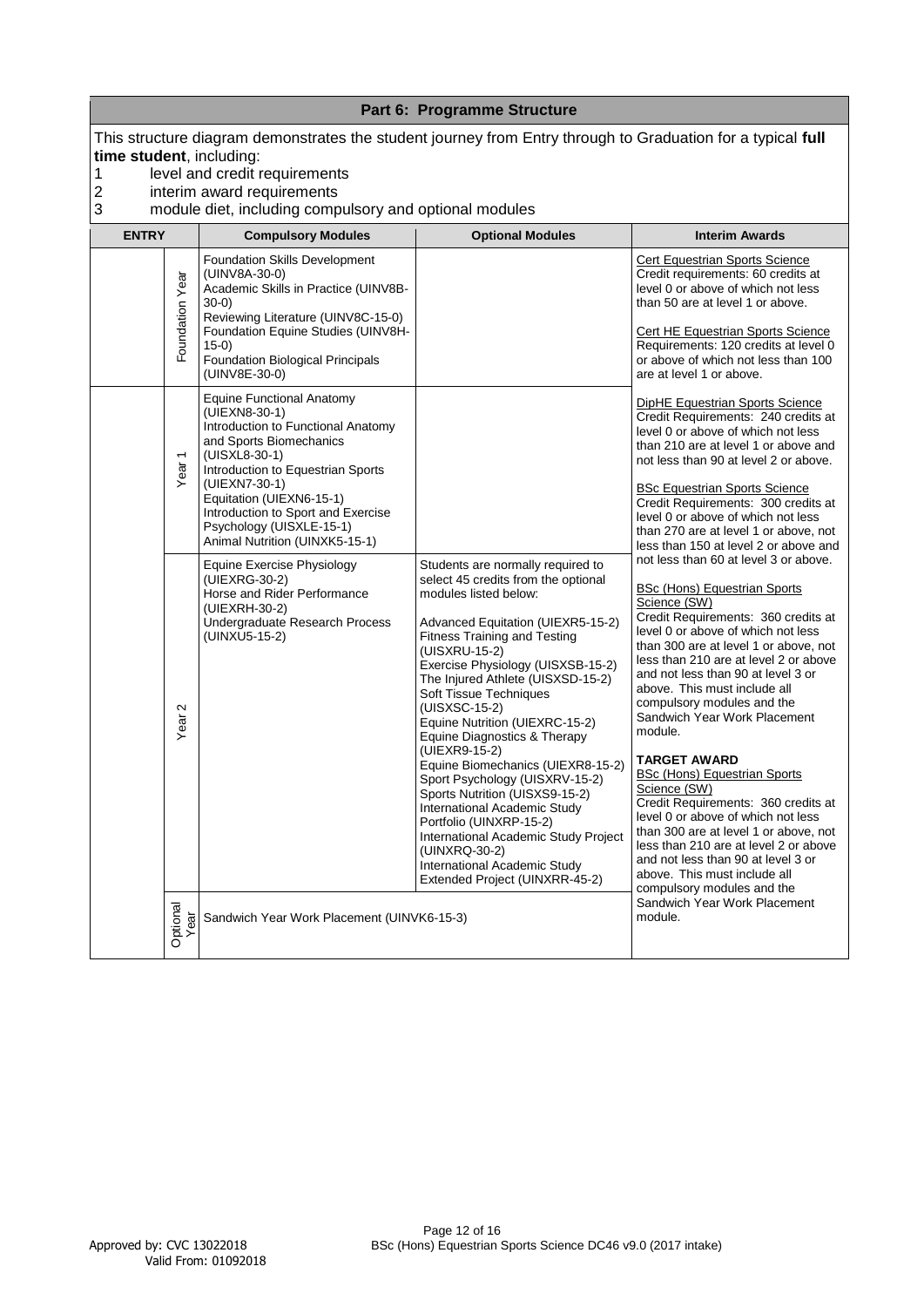|                           | S<br>Year: | Undergraduate Dissertation<br>(UINV3R-45-3)<br>Advances in Horse and Rider<br>Performance (UIEV4G-30-3) | Students are normally required to<br>select 45 credits from the optional<br>modules listed below:<br>Contemporary Issues in Equestrian<br>Sport (UIEV4H-15-3)<br>Equine Nutrition for Performance<br>(UIEV4M-15-3)<br>Applied Sport and Exercise<br>Physiology (UISV3T-15-3)<br>Performance Analysis (UISV45-15-3)<br>Undergraduate Independent Study<br>(UINV3M-15-3)<br>Equine Therapy and Rehabilitation<br>(UIEV4P-15-3)<br>Equine Sports Medicine (UIEV4N-15-<br>3)<br>Injury Prevention and Rehabilitation<br>(UISV3X-15-3)<br>Sport Psychology in Action (UISV4A-<br>$15-3)$<br>Contemporary Practice in Sports<br>Conditioning (UISV3W-15-3)<br>Sports Injury Assessment (UISV4D-<br>$15-3)$ | <b>BSc (Hons) Equestrian Sports</b><br>Science<br>Credit Requirements: 360 credits at<br>level 0 or above of which not less<br>than 300 are at level 1 or above, not<br>less than 210 are at level 2 or above<br>and not less than 90 at level 3 or<br>above. |
|---------------------------|------------|---------------------------------------------------------------------------------------------------------|------------------------------------------------------------------------------------------------------------------------------------------------------------------------------------------------------------------------------------------------------------------------------------------------------------------------------------------------------------------------------------------------------------------------------------------------------------------------------------------------------------------------------------------------------------------------------------------------------------------------------------------------------------------------------------------------------|---------------------------------------------------------------------------------------------------------------------------------------------------------------------------------------------------------------------------------------------------------------|
| <b>GRADUATION</b>         |            |                                                                                                         |                                                                                                                                                                                                                                                                                                                                                                                                                                                                                                                                                                                                                                                                                                      |                                                                                                                                                                                                                                                               |
| <b>Part Time:</b>         |            |                                                                                                         | There are a number of routes that a part time student can take to graduate, this can be done depending on<br>student requirements, hence production of a specific map will depend on an individual student basis.                                                                                                                                                                                                                                                                                                                                                                                                                                                                                    |                                                                                                                                                                                                                                                               |
|                           |            |                                                                                                         |                                                                                                                                                                                                                                                                                                                                                                                                                                                                                                                                                                                                                                                                                                      |                                                                                                                                                                                                                                                               |
| Approved by: CVC 13022018 |            | Valid From: 01092018                                                                                    | Page 13 of 16<br>BSc (Hons) Equestrian Sports Science DC46 v9.0 (2017 intake)                                                                                                                                                                                                                                                                                                                                                                                                                                                                                                                                                                                                                        |                                                                                                                                                                                                                                                               |

## **Part Time:**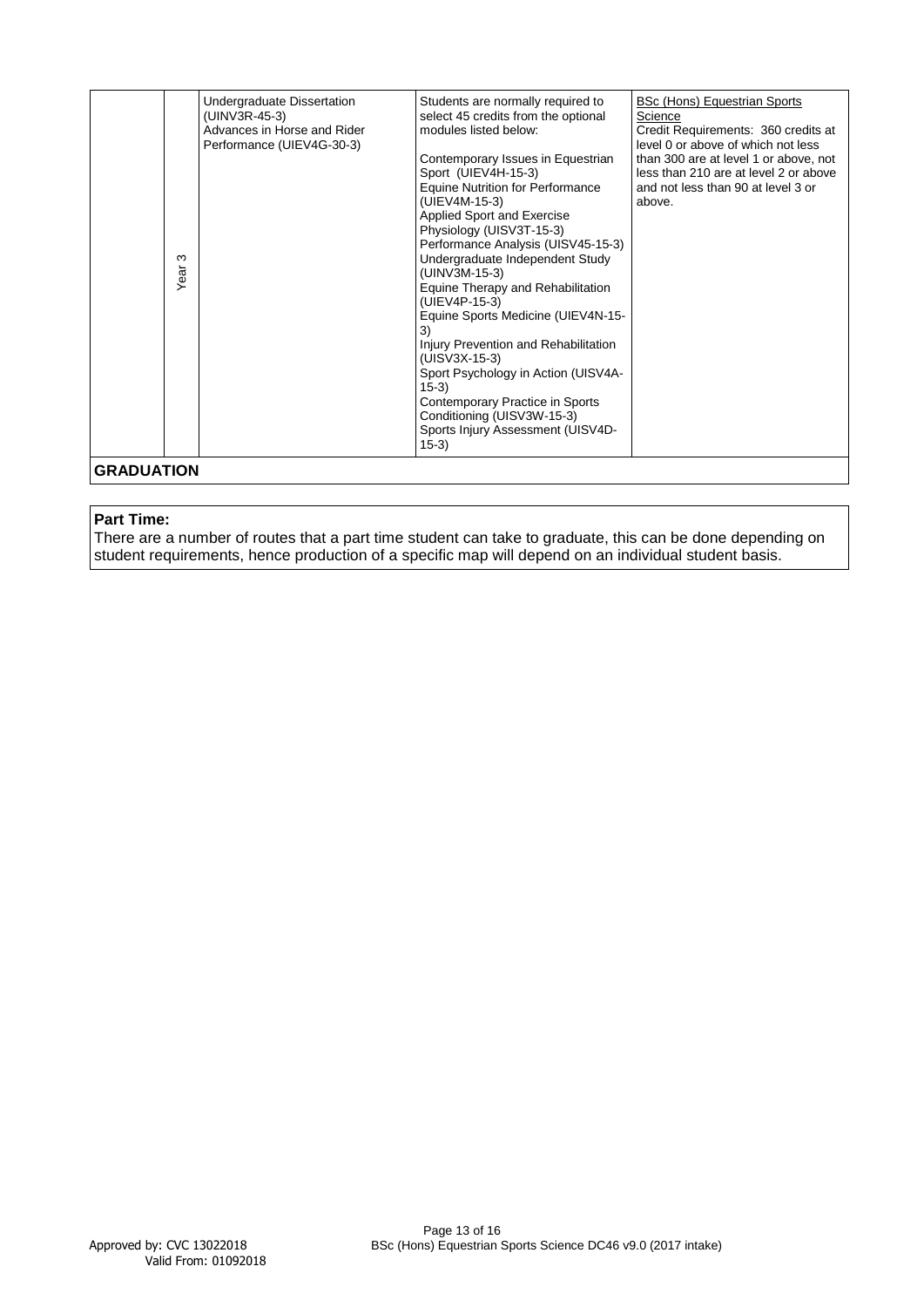# **Part 7: Entry Requirements**

This programme has two entry points;

- Entry into a Foundation Year
- **Entry into Year One**

All applications will be considered individually. Non-academic and academic achievement will be considered. Current details can be found on our website, however the following examples from 2017/18 have been included. We may discuss applications with applicants.

# Entry into Foundation Year:

Applicants will have achieved a minimum of 5 GCSE A\* to C, (or 9 to 4 where numeric grades are being awarded), including English Language and Mathematics and typically have gained tariff points as appropriate for the year of entry, which for the academic year 2017/18 was 120 (UCAS old) or 48 (UCAS new) tariff points.

We welcome students with equivalent qualifications, including the International Baccalaureate.

# Entry into Year One:

Applicants will have achieved a minimum of 5 GCSE A<sup>\*</sup> to C, (or 9 to 4 where numeric grades are being awarded), including English Language and Mathematics and typically have gained tariff points equivalent to A-levels BBC. This must include a minimum of two A Levels including a Biological Sciencea and excludes General Studies. Vocational Award: Typical offer is a DMM in an Extended Diploma or equivalent in a relevant subject.

We welcome students with equivalent qualifications, including the International Baccalaureate.

In the case of international applications, we will attempt to establish the equivalency of qualifications and the same criteria and assessment is used as for home students. An IELTS English qualification is expected for international applicants without a GCSE Grade C or above (or 9 to 4 where numeric grades are being awarded) in English Language.

# **Part 8: Reference Points and Benchmarks**

# *Relevant subject benchmark statements:*

*Agriculture, Horticulture, Forestry, Food and Consumer Sciences (2016)* 

Work based and Placement Learning (QAA 2007)) have informed the characteristics of the subject matter and curriculum development of the programme, the programme learning outcomes and the attributes that a graduate of this programme should be able to demonstrate.

# *Events, Hospitality, Leisure, Sport and Tourism (2016)*

Have informed the characteristics of the subject matter and curriculum development of the BA (Hons) Equine Business Management, the programme learning outcomes and the attributes that a graduate of this programme should be able to demonstrate.

# *Business and Management (2015)*

The three key strands of these statements have been integrated throughout the BA (Hons) Sports Business Management:

- 1 Study of organisations, their management and the changing external environment in which they operate.
- 2 Preparation for and development of a career in business and management.
- 3 Enhancement of lifelong learning skills and personal development to contribute to society at large.

# *Code of Practice for the Assurance of Academic Quality and Standards in Higher Education: Placement Learning (QAA UK Quality Code)*

Has been used to define the minimum level of achievement that students need to achieve to succeed on this programme and achieve the qualification. It has also been used to inform the academic quality of the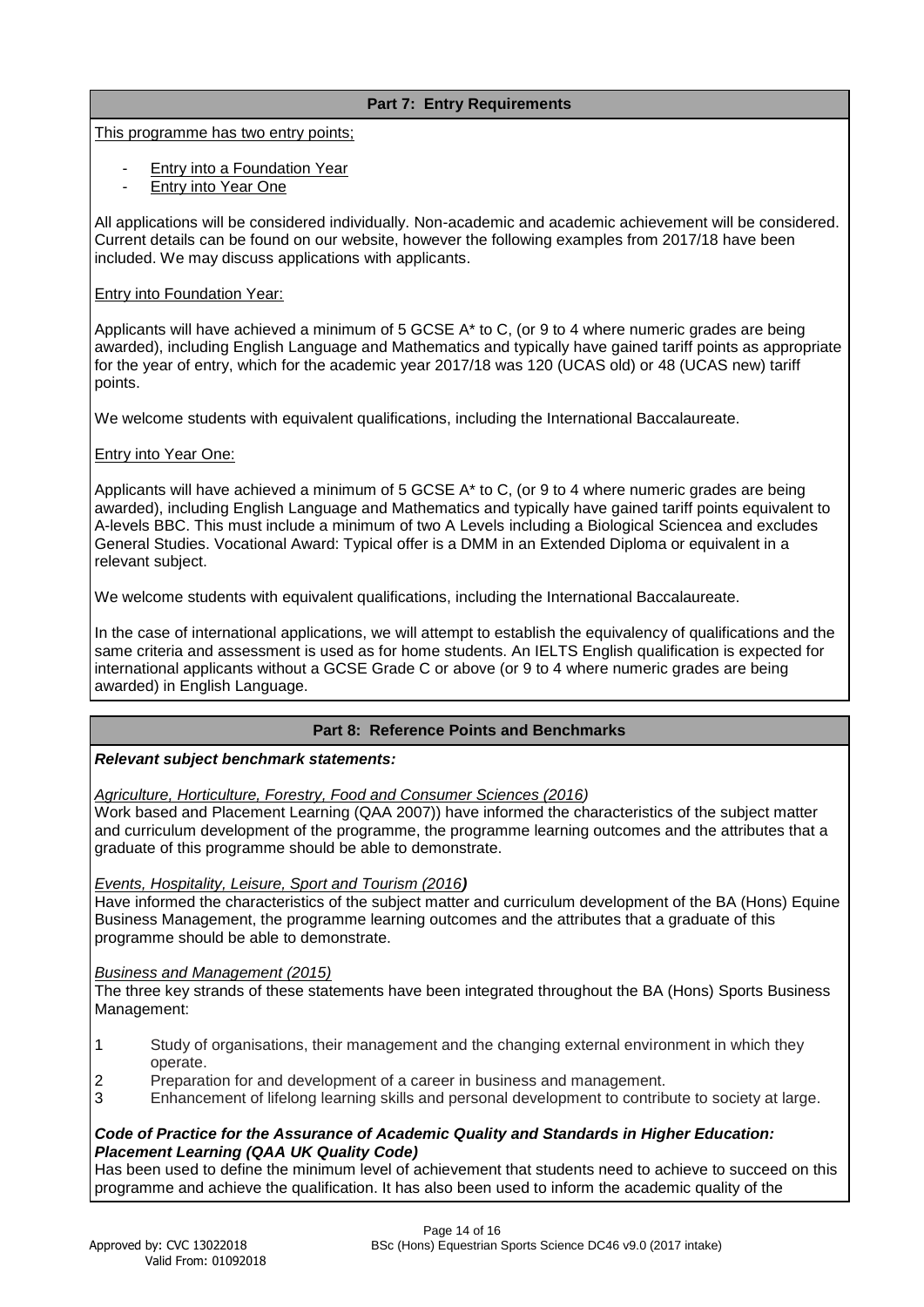programme and enhance the quality of the learning opportunities and the assessment methods used to measure achievement on the programme.

# *The Framework for Higher Education Qualifications in England Wales and Northern Ireland (QAA 2008)*

Has been used to ensure that the programme develops students and ensures they meet level 6 criteria ensuring that students are able to evaluate evidence, arguments and assumptions, to reach sound judgements and communicate them effectively.

# *University Teaching and Learning Policies: University of the West of England Learning and Teaching Strategy (2020)*

Have been used to ensure that the quality of learning, teaching and assessment on this programme adheres to the university's frame work of academic regulations, procedures and working practices that enable the assurance of academic standards. The University's Policy on Word Count has also been used to inform the assessment strategy stated in Part 5 of this document and is detailed on the module descriptors.

# *University of the West of England 2020 Strategy*

Has been used in designing this programme to ensure that the programme is: learning-centred; underpinned by sound health and safety practices and informed by research and professional practice; inclusive, flexible and accessible, exemplified in particular by the part-time and accelerated study routes; and, provides a diverse assessment diet. Furthermore, the programme aims to produce graduates who: know and value themselves as open-minded, reflective and inter-dependent learners, and participants, employees, selfemployed professionals and entrepreneurs in global settings and as global citizens; and, reflect on their own learning and practice, who value others as collaborators in their learning and its exchange.

Assessment within the programme: is an integral part of a dynamic learning and teaching process and not separate from it; plays a key part in the rigorous setting and maintaining of academic standards; provides all students with the entitlement to parity of treatment; makes no distinction between different modes of study; ensures that progression is achieved by credit accumulation and the completion of pre-requisites and corequisites; recognises different module learning in different forms of assessment; and, affords students the maximum opportunity to demonstrate their knowledge, skills, competencies and overall strengths through a variety of assessed activities.

# *Teaching, Learning and Scholarship Strategy*

Has been used in designing this programme to ensure that the programme is underpinned by the five key principles which aim to enhance the student experience across the Associate Faculty. This programme will provide a high quality experience through a focus on student progression and achievement, academic currency and relevance, innovative delivery and assessment and feedback delivered by appropriately qualified staff who undergo Continuing Professional Development (CPD) that is linked to the UK Professional Standards Framework. The programme team will encourage and support individuals from diverse backgrounds and cultures to enable them to enter higher education and fulfil their potential. The programme adopts a fully integrated and collaborative approach to preparing students for future graduate level employment and to foster the inquiring mind-set, which will ultimately support lifelong learning for the benefit of both the graduate and wider society. The programme promotes an active scholarship culture that incorporates the scholarship of discovery, integration, application and inquiry-based learning that will transform students' understanding of knowledge and research. Students will be encouraged to develop knowledge exchange partnerships by fostering connections with each other as well as local businesses and other community partners.

# *Professional and Vocational Interaction: Field of Equine Science Vocational Panel Meetings*

Field of Equine Vocational Panel meetings involve discussions about the purpose of the programme, its distinctiveness as a programme and the skills and knowledge needed to ensure the programme is current and relevant to employers.

What methods have been used in the development of this programme to evaluate and improve the quality and standards of learning?

Feedback about the current programme development has been gathered from current students, graduates and liaison with subject area teams. Vocational panels have been held for this programme as part of the equine subject review in 2010/2011.